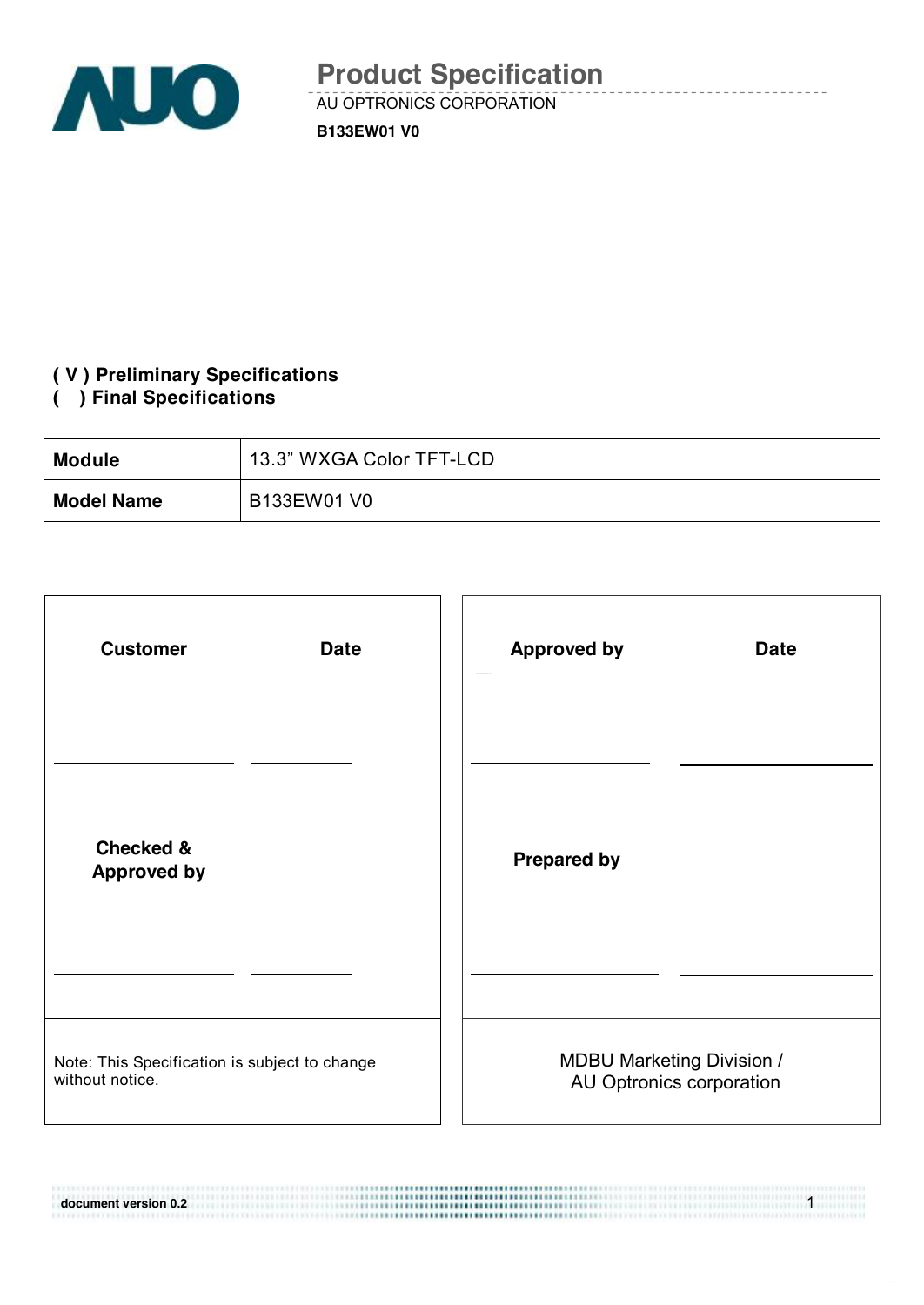

**Product Specification**<br>AU OPTRONICS CORPORATION

**B133EW01 V0** 

# **Contents**

 $\overline{2}$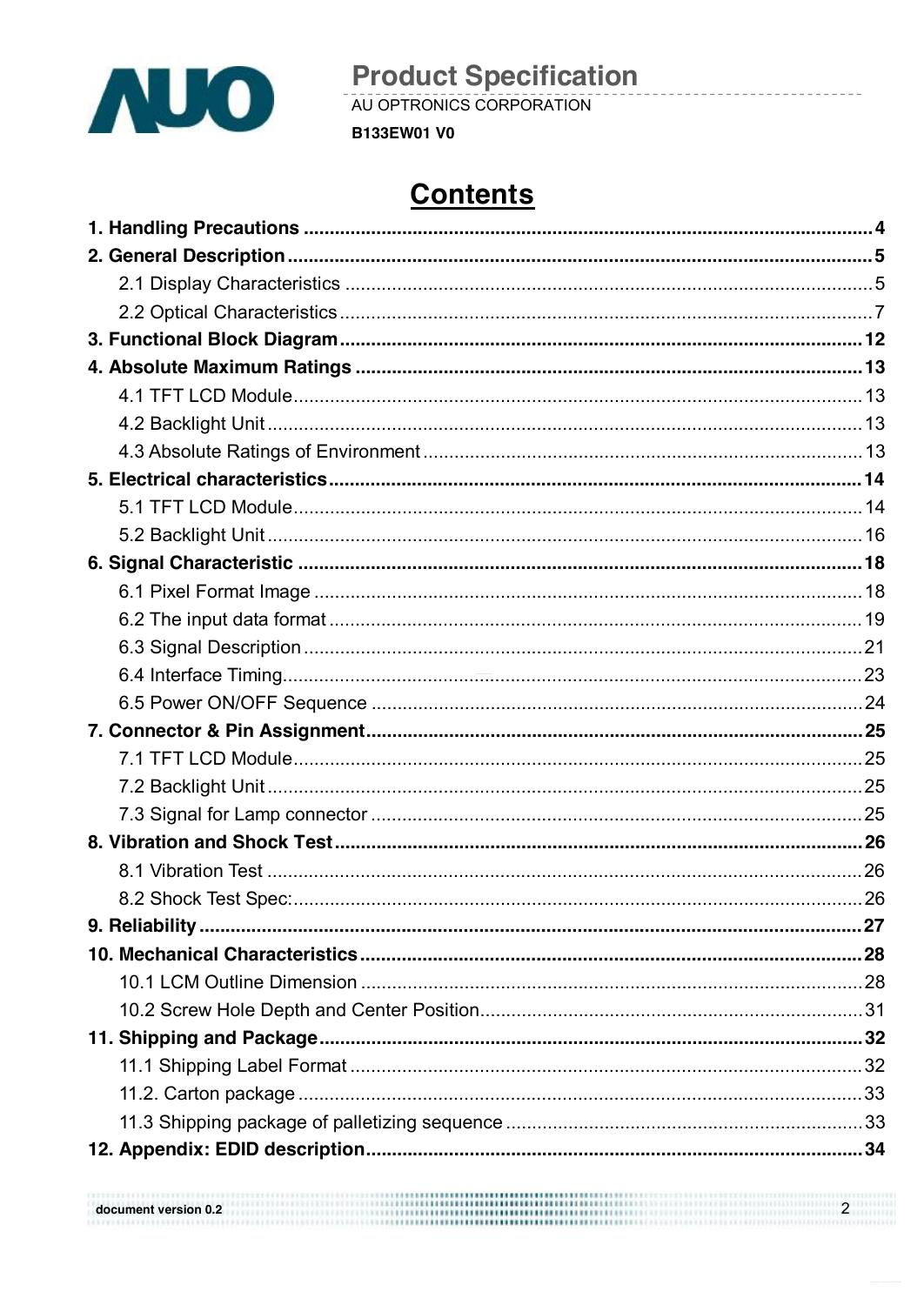

AU OPTRONICS CORPORATION

**B133EW01 V0**

# **Record of Revision**

| Version and Date   Page |     | Old description                   | <b>New Description</b> | <b>Remark</b> |
|-------------------------|-----|-----------------------------------|------------------------|---------------|
| 0.12006/1/03            | All | <b>First Edition for Customer</b> |                        |               |
| 0.2 2006/3/7            | 12  | Ammend typo and drawing           |                        |               |
| 0.2 2006/8/10           | 13  | <b>IDD Current typo</b>           |                        |               |

| document version 0.2 | <br>,,,,,,,,,,,,,,,,,,,,,,,,,,,,,,,,,,,, |  |
|----------------------|------------------------------------------|--|
|                      | <b></b>                                  |  |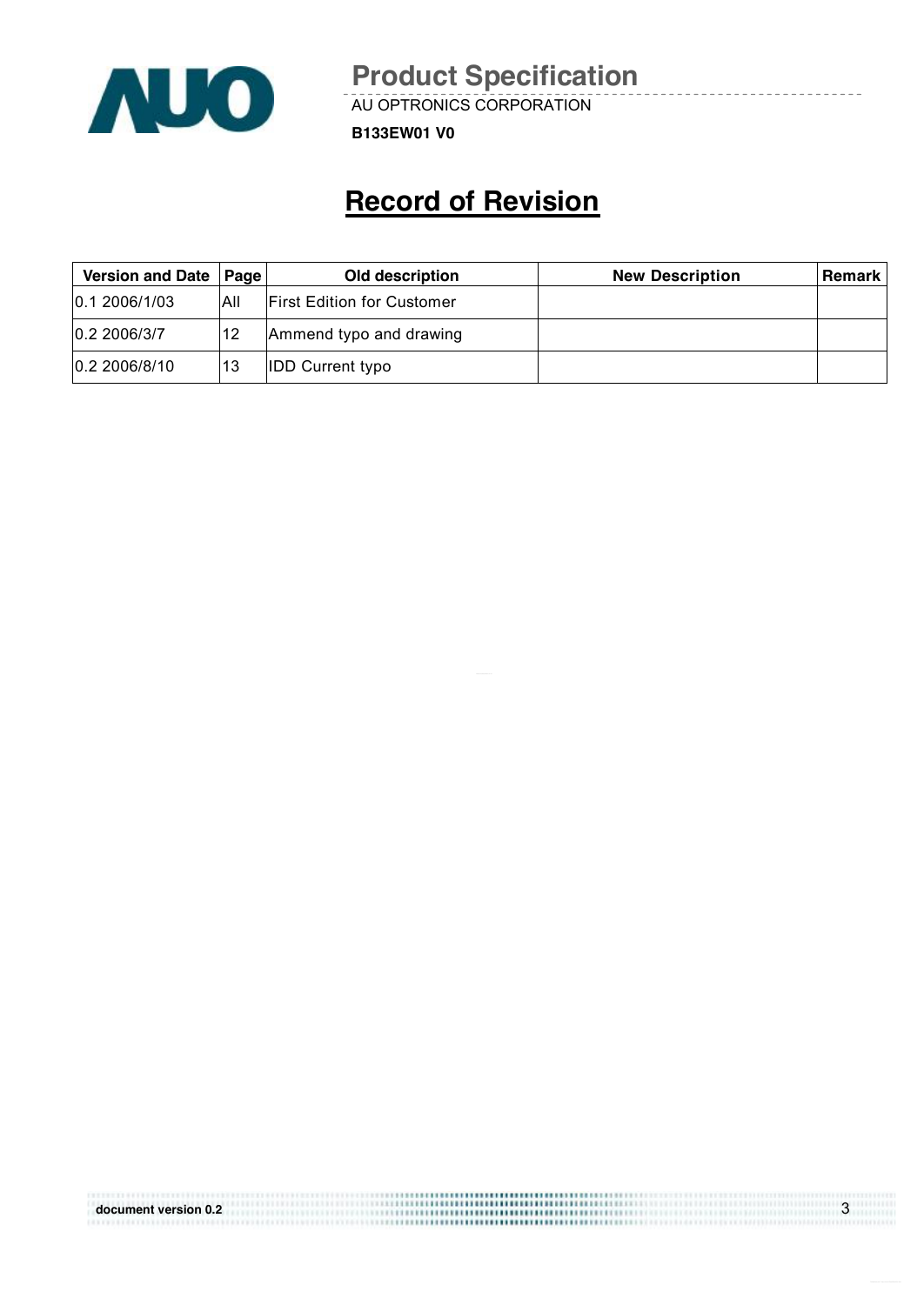

## **1. Handling Precautions**

- 1) Since front polarizer is easily damaged, pay attention not to scratch it.
- 2) Be sure to turn off power supply when inserting or disconnecting from input connector.
- 3) Wipe off water drop immediately. Long contact with water may cause discoloration or spots.
- 4) When the panel surface is soiled, wipe it with absorbent cotton or other soft cloth.
- 5) Since the panel is made of glass, it may break or crack if dropped or bumped on hard surface.
- 6) Since CMOS LSI is used in this module, take care of static electricity and insure human earth when handling.
- 7) Do not open nor modify the Module Assembly.
- 8) Do not press the reflector sheet at the back of the module to any directions.
- 9) In case if a Module has to be put back into the packing container slot after once it was taken out from the container, do not press the center of the CCFL Reflector edge. Instead, press at the far ends of the CFL Reflector edge softly. Otherwise the TFT Module may be damaged.
- 10) At the insertion or removal of the Signal Interface Connector, be sure not to rotate nor tilt the Interface Connector of the TFT Module.
- 11) After installation of the TFT Module into an enclosure (Notebook PC Bezel, for example), do not twist nor bend the TFT Module even momentary. At designing the enclosure, it should be taken into consideration that no bending/twisting forces are applied to the TFT Module from outside. Otherwise the TFT Module may be damaged.
- 12)Cold cathode fluorescent lamp in LCD contains a small amount of mercury. Please follow local ordinances or regulations for disposal.
- 13)Small amount of materials having no flammability grade is used in the LCD module. The LCD module should be supplied by power complied with requirements of Limited Power Source(, IEC60950 or UL1950), or be applied exemption.
- 14)The LCD module is designed so that the CCFL in it is supplied by Limited Current Circuit(IEC60950 or UL1950). Do not connect the CCFL in Hazardous Voltage Circuit.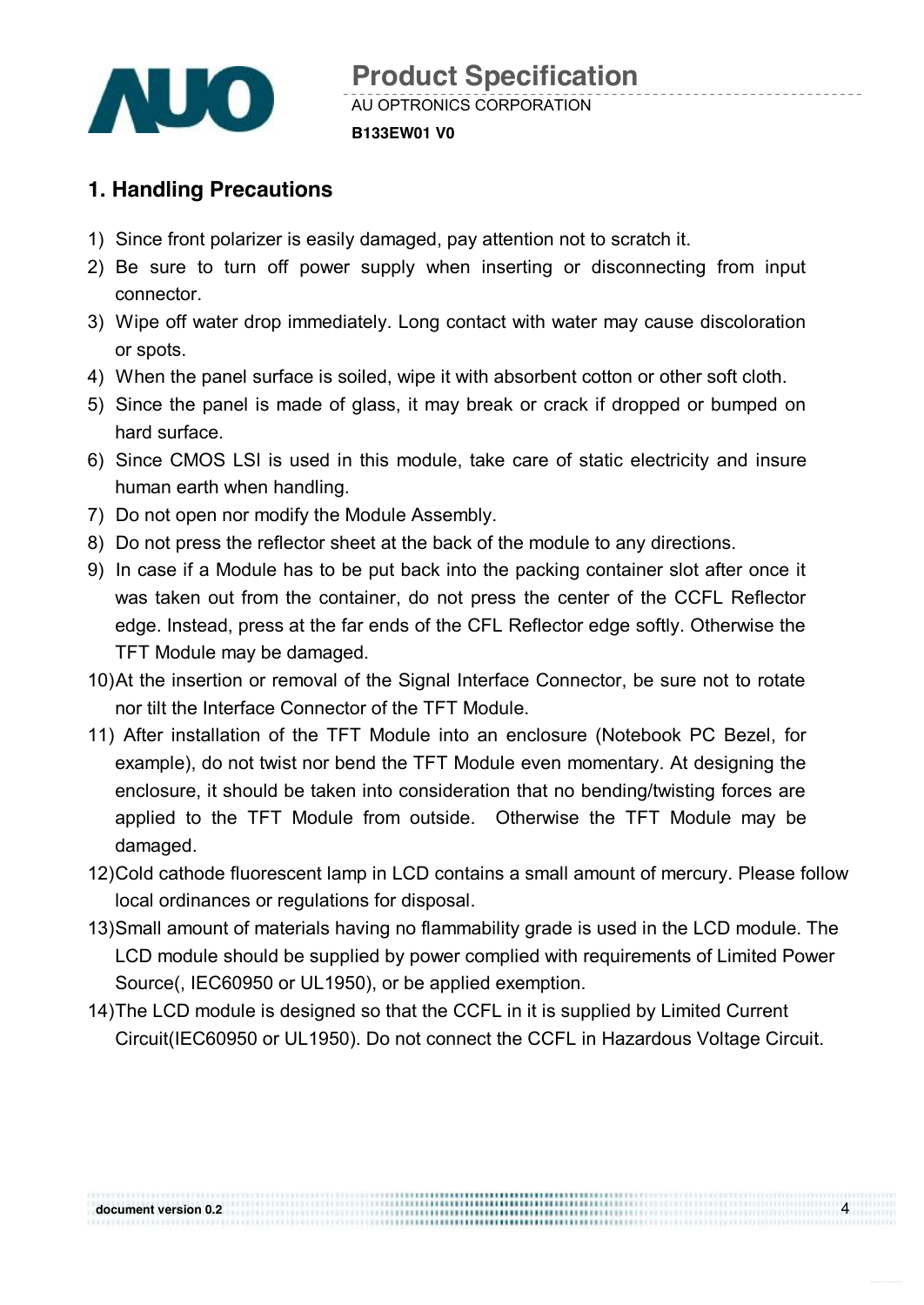

## **2. General Description**

B133EW01 V0 is a Color Active Matrix Liquid Crystal Display composed of a TFT LCD panel, a driver circuit, and backlight system. The screen format is intended to support the WXGA (1280(H) x 800(V)) screen and 262k colors (RGB 6-bits data driver). All input signals are LVDS interface compatible. Inverter of backlight is not included.

B133EW01 V0 is designed for a display unit of notebook style personal computer and industrial machine.

## **2.1 General Specification**

The following items are characteristics summary on the table at 25 ℃ condition:

| <b>Items</b>                       | <b>Unit</b>                   | <b>Specifications</b>                  |
|------------------------------------|-------------------------------|----------------------------------------|
| Screen Diagonal                    | [mm]                          | 337.8 (13.3 W")                        |
| <b>Active Area</b>                 | [mm]                          | 286.08 (H) x 178.8 (V)                 |
| Pixels H x V                       |                               | 1280x3(RGB) x 800                      |
| <b>Pixel Pitch</b>                 | [mm]                          | $0.2235 \times 0.2235$                 |
| <b>Pixel Arrangement</b>           |                               | R.G.B. Vertical Stripe                 |
| Display Mode                       |                               | Normally White                         |
| White Luminance (IccrL=6.0mA)      | $\lceil cd/m^2 \rceil$        | 250 typ. (5 points average)            |
| Note: IccFL is lamp current        |                               | 210 min. (5 points average)<br>(Note1) |
| <b>Luminance Uniformity</b>        |                               | 1.25 max. (5 points)                   |
| <b>Contrast Ratio</b>              |                               | 300 typ                                |
| <b>Optical Rise Time/Fall Time</b> | [msec]                        | 25<br>typ.                             |
| Nominal Input Voltage VDD          | [Volt]                        | $+3.3$ typ.                            |
| <b>Power Consumption</b>           | [Watt]                        | 4.8 max.(without inverter)             |
| Weight                             | [Grams]                       | 350 typ.                               |
| <b>Physical Size</b>               | [mm]                          | 299.5 max. (W) x 195.5 max. (H) x 5.5  |
| <b>Electrical Interface</b>        |                               | 1 channel LVDS                         |
| <b>Surface Treatment</b>           |                               | Glare, Hardness 3H,                    |
|                                    |                               | Reflectance 1.25 %                     |
| <b>Support Color</b>               |                               | 262K colors (RGB 6-bit)                |
| Temperature Range                  |                               | 0 to $+50$                             |
| Operating                          | $\lceil{^{\circ}C}\rceil$     | $-20$ to $+60$                         |
| Storage (Non-Operating)            | $\mathsf{I}^\circ\mathsf{C}1$ |                                        |
| <b>RoHS Compliance</b>             |                               | RoHS Compliance                        |

\*\*\*\*\*\*\*\*\*\*\*\*\*\*\*\*\*\*\*\*\*\*\*\*\*\*\*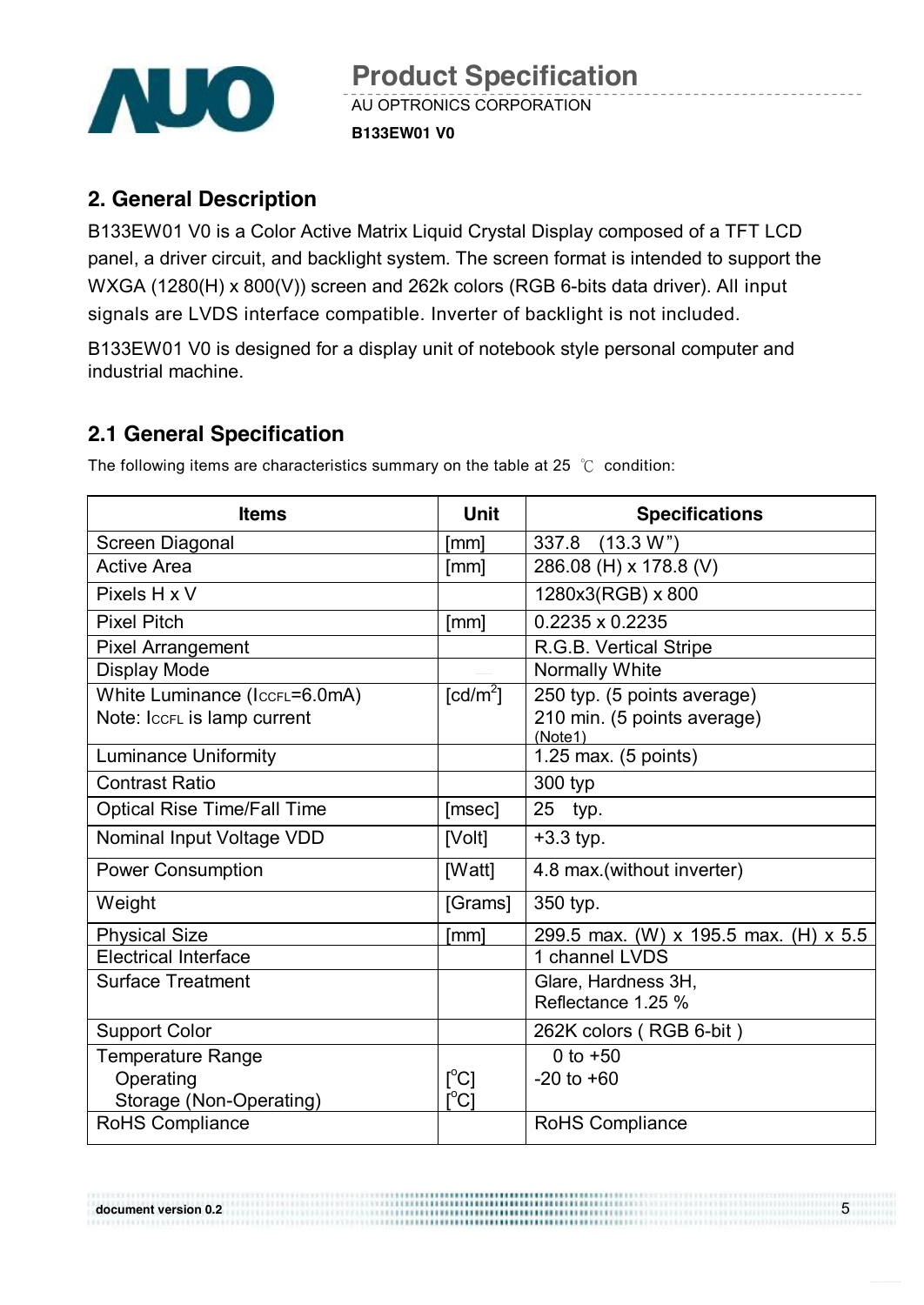

AU OPTRONICS CORPORATION

**B133EW01 V0**

| document version 0.2 |         |  |
|----------------------|---------|--|
|                      | <b></b> |  |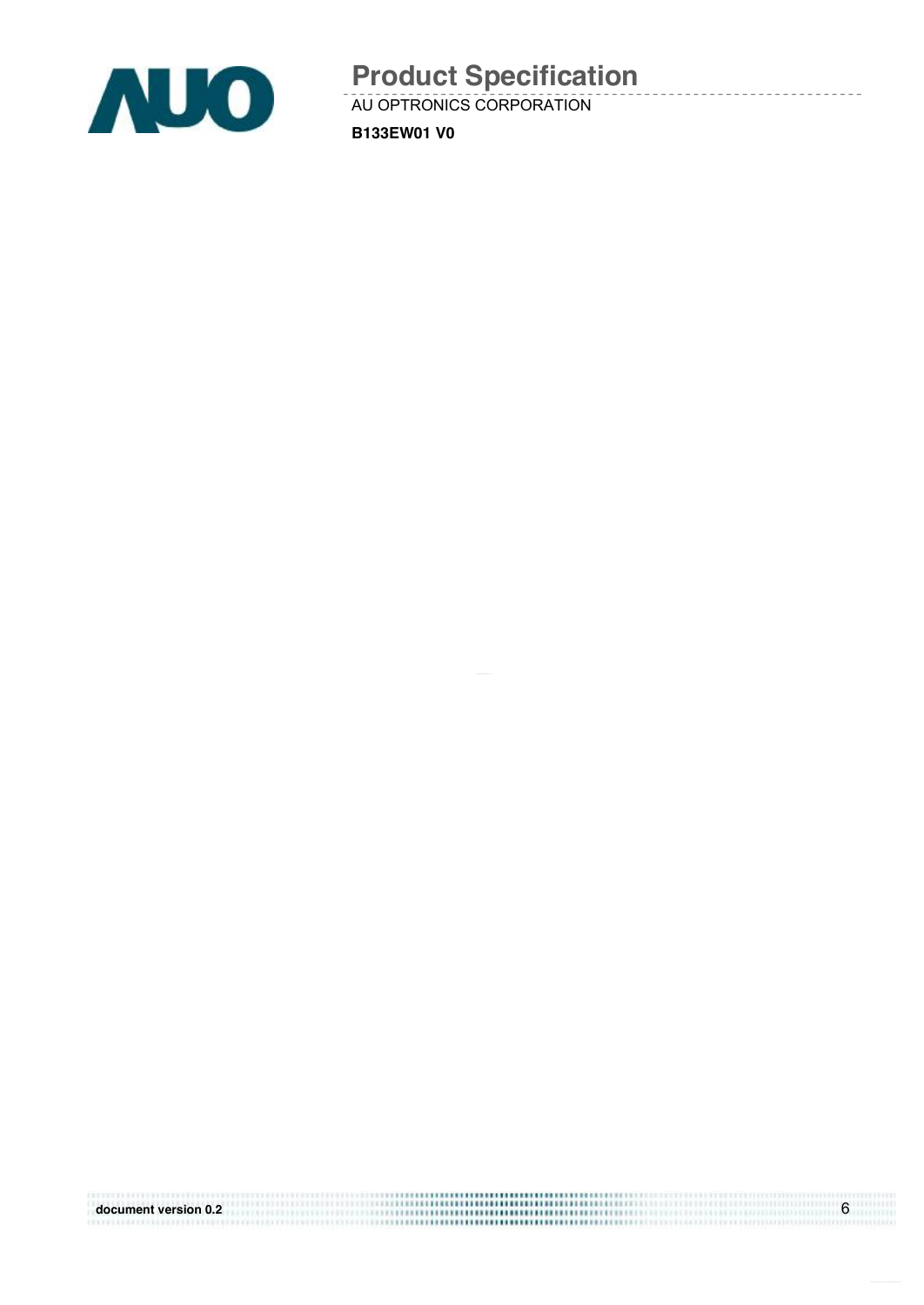

**B133EW01 V0**

### **2.2 Optical Characteristics**

The optical characteristics are measured under stable conditions at 25℃ (Room Temperature):

| Item                                      | <b>Unit</b>            | <b>Conditions</b> |         | Min.  | Typ.  | Max.  | <b>Note</b>    |
|-------------------------------------------|------------------------|-------------------|---------|-------|-------|-------|----------------|
| <b>White Luminance</b><br>$lccFL = 6.0mA$ | $\lceil cd/m^2 \rceil$ | 5 points average  |         | 210   | 250   |       | 1, 4, 5.       |
| Viewing Angle                             | [degree]               | Horizontal        | (Right) | 40    | 45    |       | 8              |
|                                           | [degree]               | $CR = 10$         | (Left)  | 40    | 45    |       |                |
|                                           | [degree]               | Vertical          | (Upper) | 10    | 25    |       |                |
|                                           | [degree]               | $CR = 10$         | (Lower) | 30    | 35    |       |                |
| <b>Luminance Uniformity</b>               |                        | 5 Points          |         |       |       | 1.25  | $\mathbf{1}$   |
| <b>Luminance Uniformity</b>               |                        | 13 Points         |         |       |       | 1.50  | $\overline{2}$ |
| <b>CR: Contrast Ratio</b>                 |                        |                   |         | 200   | 300   |       | 6              |
| Cross talk                                | $\frac{0}{0}$          |                   |         |       |       | 4     | $\overline{7}$ |
| <b>Response Time</b>                      | [msec]                 | <b>Rising</b>     |         |       | 16    | 22    | 8              |
|                                           | [msec]                 | Falling           |         |       | 9     | 13    |                |
|                                           | [msec]                 | Rising + Falling  |         |       | 25    | 35    |                |
| Color / Chromaticity                      |                        | Red x             |         | 0.565 | 0.595 | 0.625 | 2,8            |
| Coordinates<br>(CIE 1931)                 |                        | Red y             |         | 0.315 | 0.345 | 0.375 |                |
|                                           |                        | Green x           |         | 0.29  | 0.32  | 0.35  |                |
|                                           |                        | Green y           |         | 0.525 | 0.555 | 0.585 |                |
|                                           |                        | Blue x            |         | 0.125 | 0.155 | 0.185 |                |
|                                           |                        | Blue y            |         | 0.115 | 0.145 | 0.175 |                |
|                                           |                        | White x           |         | 0.283 | 0.313 | 0.343 |                |
|                                           |                        | White y           |         | 0.299 | 0.329 | 0.359 |                |

Note 1: 5 points position (Display area : 286.08 (H) x 178.8 (V)mm)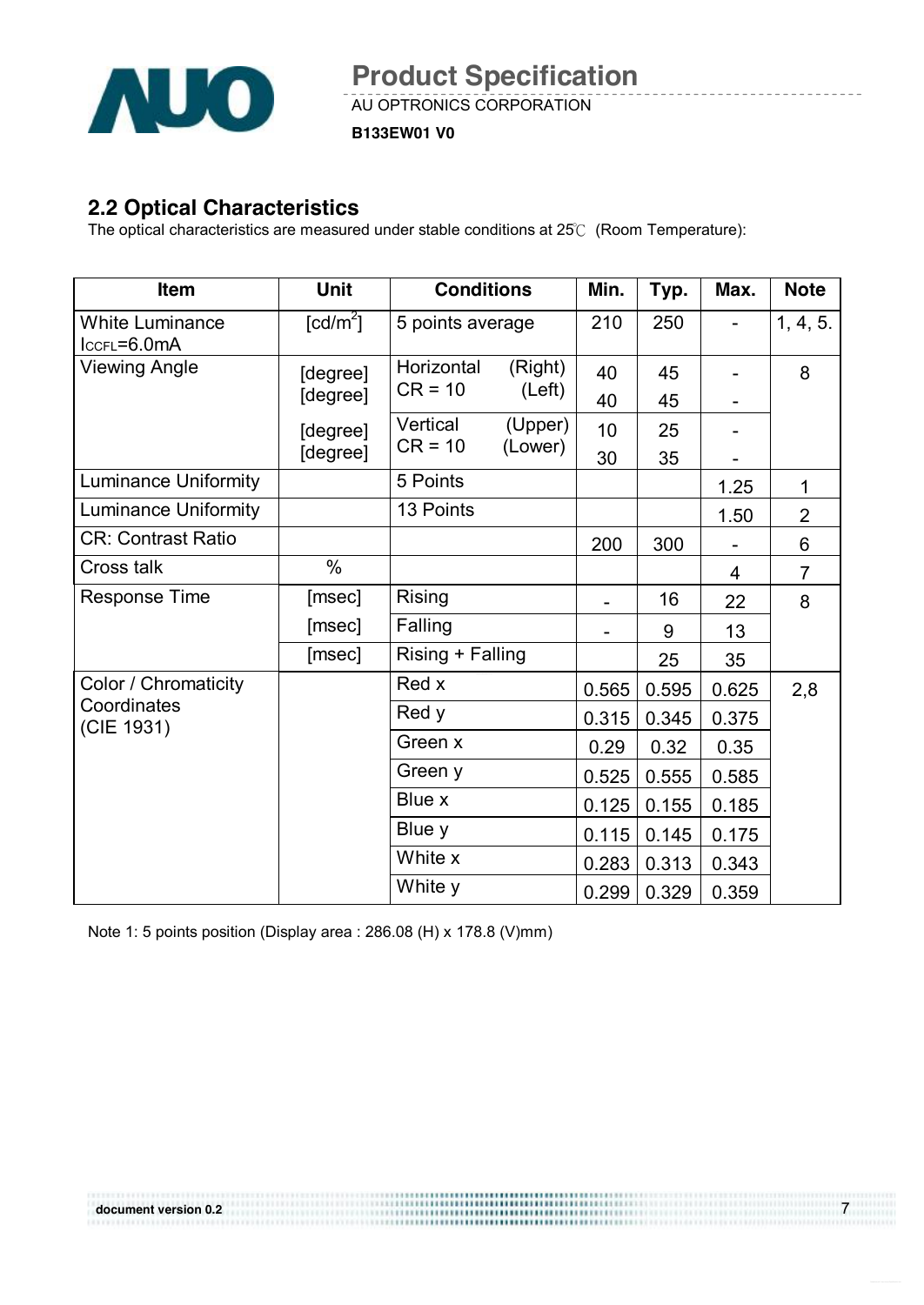

AU OPTRONICS CORPORATION

**B133EW01 V0**



Note 2: 13 points position



Note 3: The luminance uniformity of 5 and 13 points is defined by dividing the maximum luminance values by the minimum test point luminance

| $\delta$ w <sub>5</sub><br>= | Maximum Brightness of five points     |                                       |
|------------------------------|---------------------------------------|---------------------------------------|
|                              |                                       | Minimum Brightness of five<br>points  |
|                              |                                       | Maximum Brightness of thirteen points |
| $\delta$ W13                 | Minimum Brightness of thirteen points |                                       |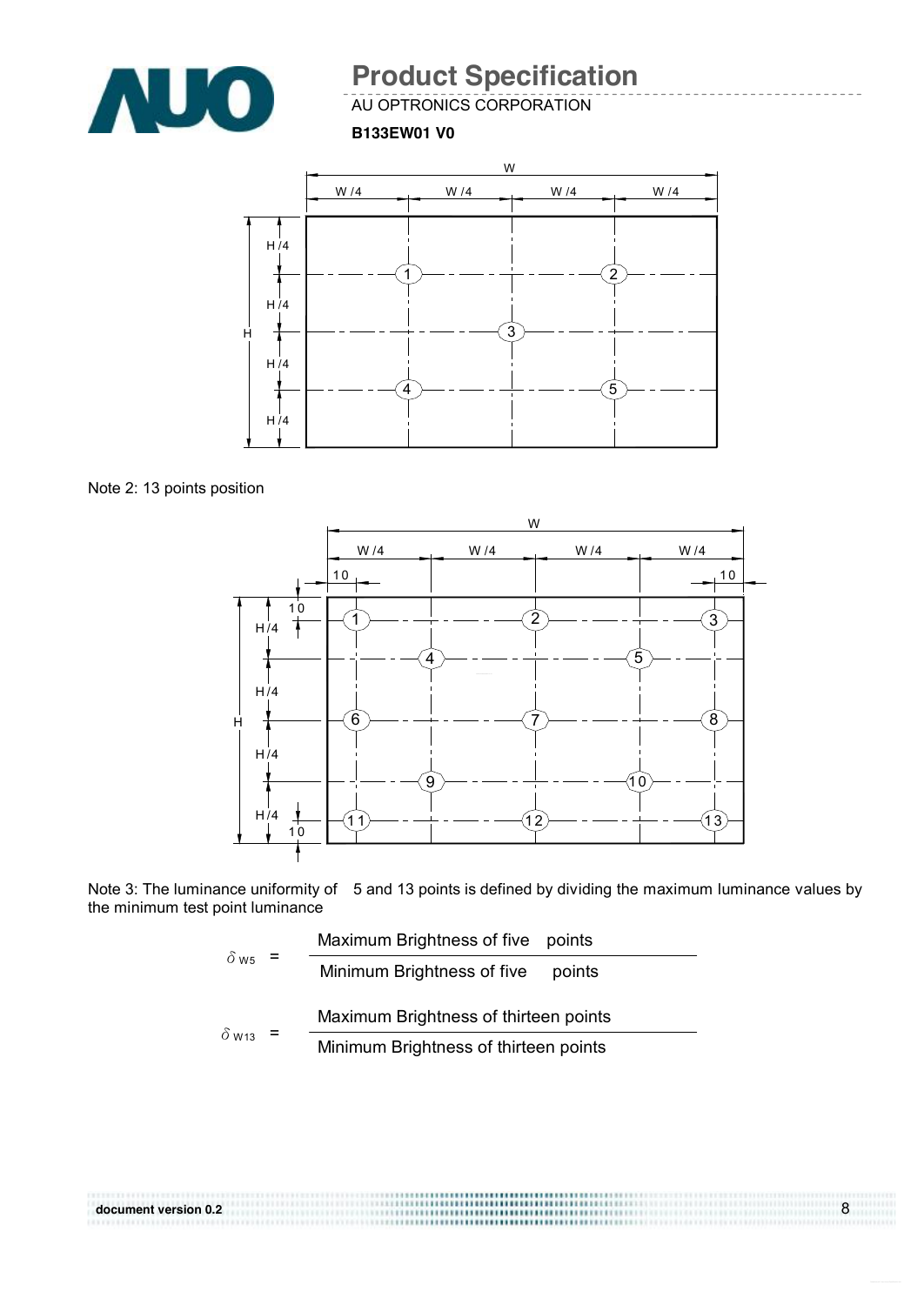

#### Note 4: Measurement method

The LCD module should be stabilized at given temperature for 30 minutes to avoid abrupt temperature change during measuring. In order to stabilize the luminance, the measurement should be executed after lighting Backlight for 30 minutes in a stable, windless and dark room.



Center of the screen

Note 5: Definition of Average Luminance of White (Y<sub>L</sub>):

Measure the luminance of gray level 63 at 5 points,  $Y_L = [L (1) + L (2) + L (3) + L (4) + L (5)] / 5$ 

L (x) is corresponding to the luminance of the point X at Figure in Note (1).

Note 6: Definition of contrast ratio:

Contrast ratio is calculated with the following formula.

Contrast ratio (CR)= Brightness on the "White" state Brightness on the "Black" state

| document version 0.2 |  |
|----------------------|--|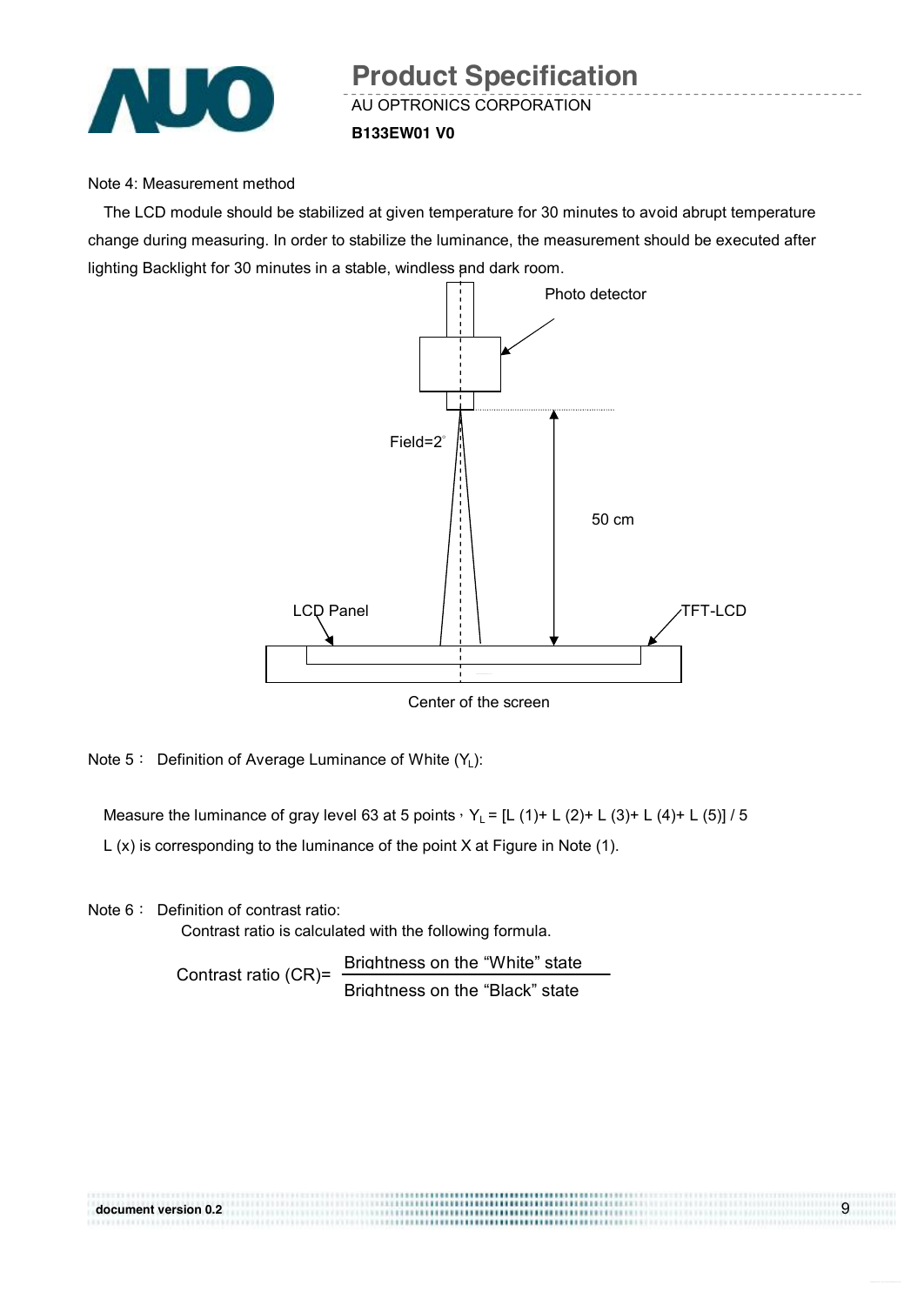

Note 7: Definition of Cross Talk (CT)  $CT = |Y_B - Y_A| / Y_A \times 100$  (%)

**Where** 

YA = Luminance of measured location without gray level 0 pattern (cd/m2)

 $Y_B$  = Luminance of measured location with gray level 0 pattern (cd/m2)



Note 8: Definition of response time:

The output signals of BM-7 or equivalent are measured when the input signals are changed from "Black" to "White" (falling time) and from "White" to "Black" (rising time), respectively. The response time interval between the 10% and 90% of amplitudes. Refer to figure as below.

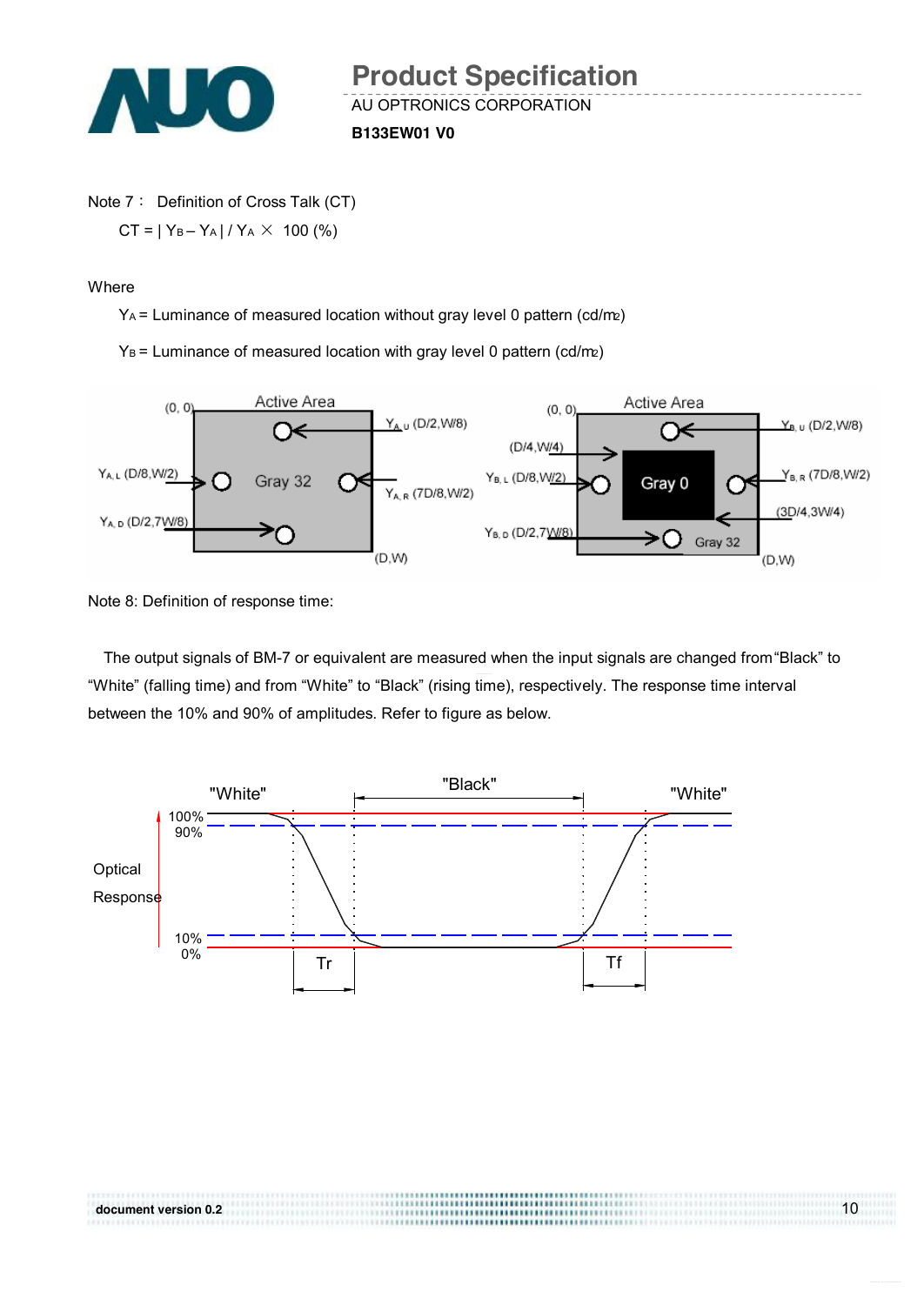

#### Note 8. Definition of viewing angle

Viewing angle is the measurement of contrast ratio ≧10, at the screen center, over a 180° horizontal and 180° vertical range (off-normal viewing angles). The 180° viewing angle range is broken down as follows; 90° ( $\theta$ ) horizontal left and right and 90° ( $\Phi$ ) vertical, high (up) and low (down). The measurement direction is typically perpendicular to the display surface with the screen rotated about its center to develop the desired measurement viewing angle.

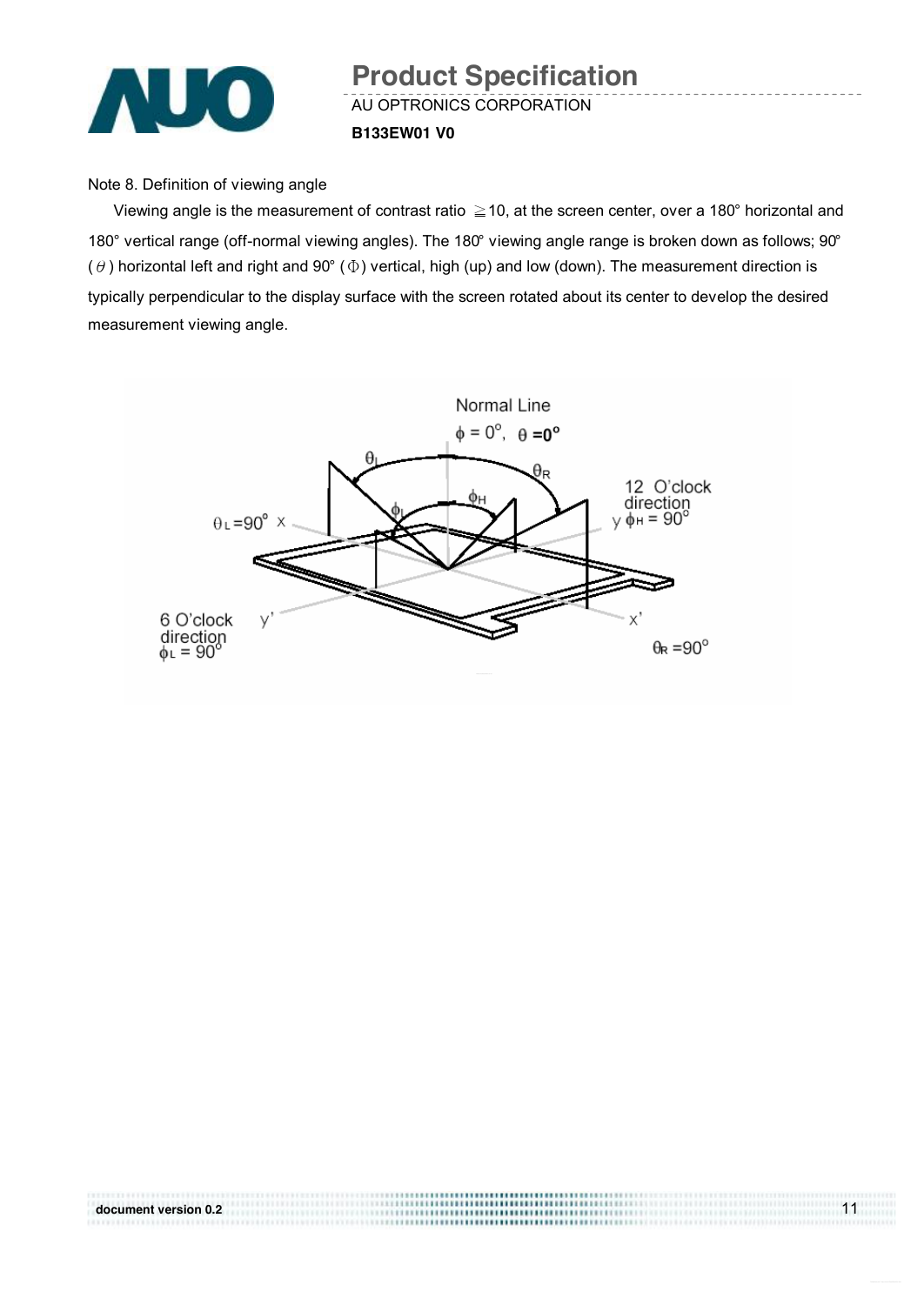

**B133EW01 V0**

## **3. Functional Block Diagram**

The following diagram shows the functional block of the 13. 3 inches wide Color TFT/LCD Module:

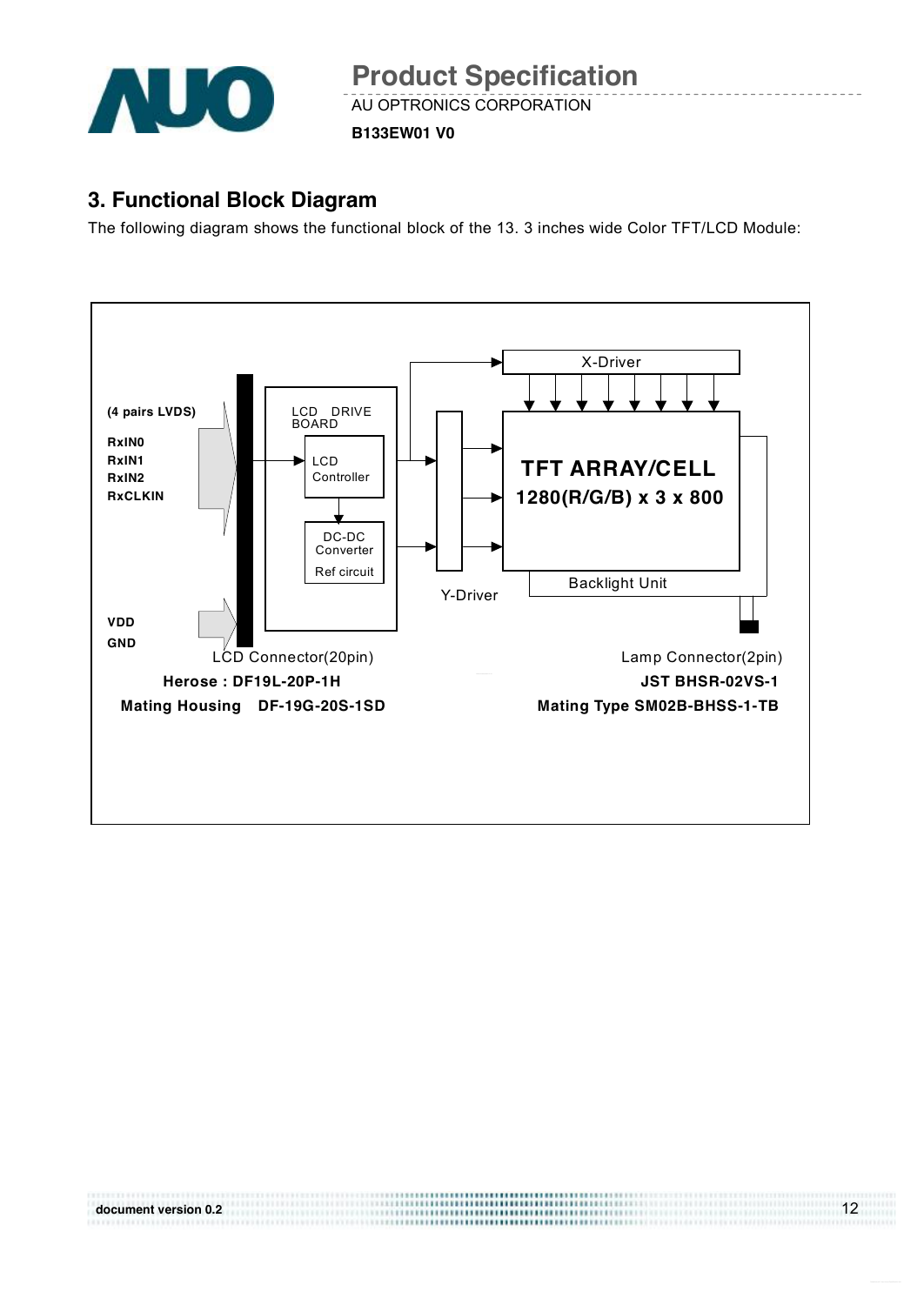

AU OPTRONICS CORPORATION

#### **B133EW01 V0**

### **4. Absolute Maximum Ratings**

Absolute maximum ratings of the module is as following:

### **4.1 Absolute Ratings of TFT LCD Module**

| ltem            | Svmbol | Min    | Max  | Unit   | <b>Conditions</b> |
|-----------------|--------|--------|------|--------|-------------------|
| Logic/LCD Drive | Vin    | $-0.3$ | +4.u | [Volt] | Note 1 C          |

### **4.2 Absolute Ratings of Backlight Unit**

| Item            | <b>Symbol</b> | Min                      | Max | Unit     | <b>Conditions</b> |
|-----------------|---------------|--------------------------|-----|----------|-------------------|
| CCFI<br>Current | <b>ICCFL</b>  | $\overline{\phantom{0}}$ | 6.5 | [mA] rms | Note 1 C          |

### **4.3 Absolute Ratings of Environment**

| <b>Item</b>                  | Symbol     | Min | Max | Unit                                    | <b>Conditions</b> |
|------------------------------|------------|-----|-----|-----------------------------------------|-------------------|
| <b>Operating Temperature</b> | TOP        |     | +50 | $\mathsf{I}^\circ\mathsf{C} \mathsf{I}$ | Note 3            |
| <b>Operation Humidity</b>    | HOP        | 5   | 95  | [%RH]                                   | Note 3            |
| Storage Temperature          | TST        | -20 | +60 | $\mathsf{I}^\circ\mathsf{C} \mathsf{I}$ | Note 3            |
| <b>Storage Humidity</b>      | <b>HST</b> | 5   | 95  | [%RH]                                   | Note 3            |

Note 1: At Ta (25℃ )

Note 2: Permanent damage to the device may occur if exceed maximum values

Note 3: For quality performance, please refer to AUO IIS(Incoming Inspection Standard).

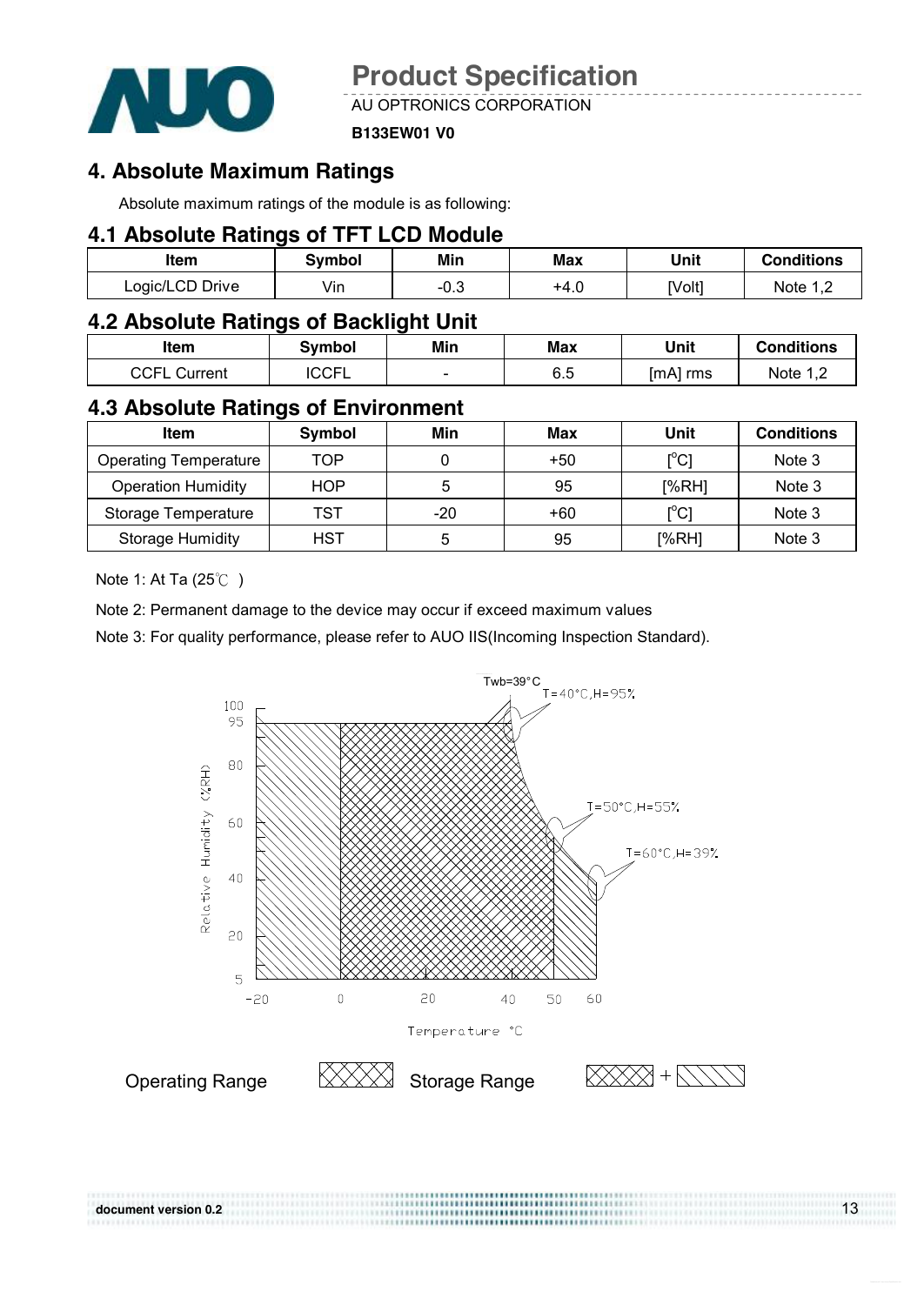

**B133EW01 V0**

## **5. Electrical characteristics**

### **5.1 TFT LCD Module**

#### **5.1.1 Power Specification**

Input power specifications are as follows;

| <b>Symble</b> | <b>Parameter</b>      | Min | Typ | <b>Max</b> | <b>Units</b> | <b>Note</b> |
|---------------|-----------------------|-----|-----|------------|--------------|-------------|
| <b>VDD</b>    | Logic/LCD Drive       | 3.0 | 3.3 | 3.6        | [Volt]       |             |
|               | Voltage               |     |     |            |              |             |
| <b>PDD</b>    | <b>VDD Power</b>      |     |     | 0.8        | [Watt]       | Note 1      |
| <b>IDD</b>    | <b>IDD Current</b>    |     | 200 | 250        | [mA]         | Note 1      |
| <b>IRush</b>  | <b>Inrush Current</b> |     |     | 1500       | [MA]         | Note 2      |
| <b>VDDrp</b>  | Allowable             |     |     | 100        | [mV]         |             |
|               | Logic/LCD Drive       |     |     |            | $p-p$        |             |
|               | <b>Ripple Voltage</b> |     |     |            |              |             |

Note 1: Maximum Measurement Condition: Black Patterm

Note 2: Measure Condition





**Vin rising time**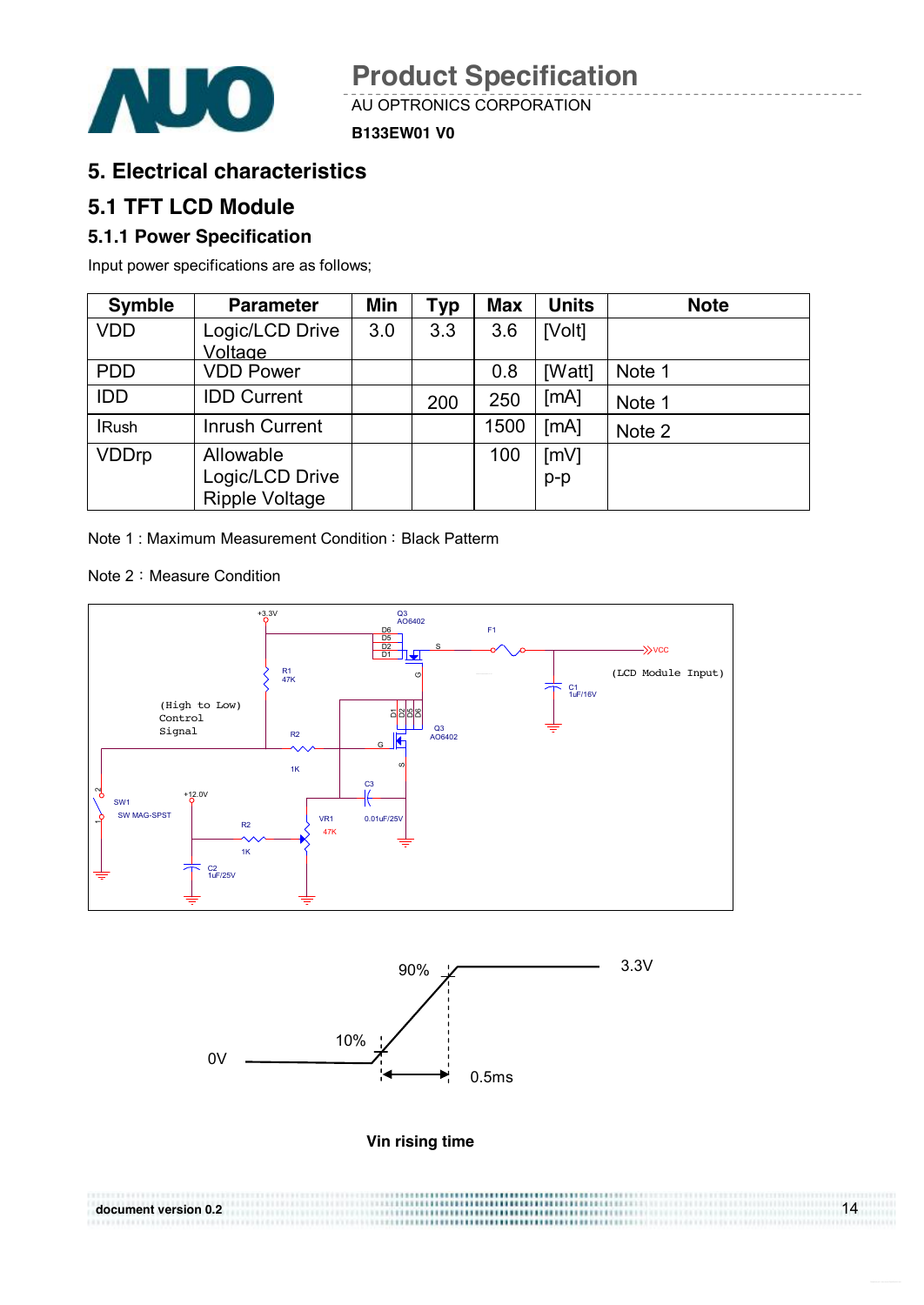

**B133EW01 V0**

### **5.1.2 Signal Electrical Characteristics**

Input signals shall be low or High-impedance state when VDD is off.

Signal electrical characteristics are as follows;

| <b>Parameter</b> | <b>Condition</b>                                 | Min    | <b>Max</b> | Unit |
|------------------|--------------------------------------------------|--------|------------|------|
| Vth              | Differential Input High<br>Threshold (Vcm=+1.2V) |        | 100        | [mV] |
| Vtl              | Differential Input Low<br>Threshold (Vcm=+1.2V)  | $-100$ |            | [mV] |
| Vcm              | Differential Input<br>Common Mode Voltage        | 1.0    | 1.5        | [V]  |

Note: LVDS Differential Voltage

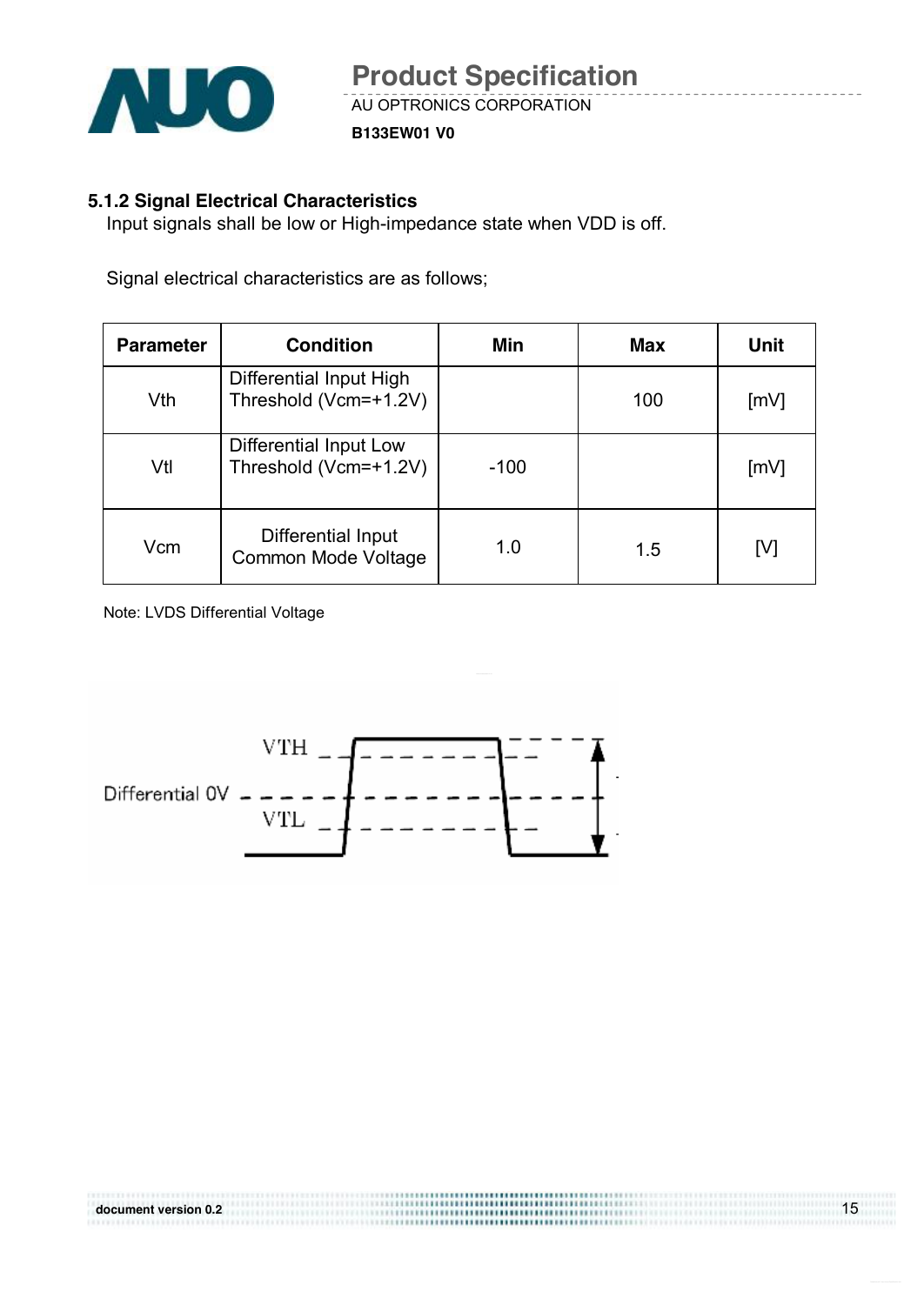

**B133EW01 V0**

## **5.2 Backlight Unit**

Parameter guideline for CCFL Inverter

| <b>Parameter</b>                                 | Min  | <b>Typ</b> | <b>Max</b> | <b>Units</b>           | <b>Condition</b>                 |
|--------------------------------------------------|------|------------|------------|------------------------|----------------------------------|
| <b>White Luminance</b><br>5 points average       | 210  | 250        |            | $\lceil cd/m^2 \rceil$ |                                  |
| <b>CCFL current(IccFL)</b>                       | 2.0  | 6.0        | 7.0        | [mA] rms               | <u>(Ta=25℃)</u>                  |
|                                                  |      |            |            |                        | $(Ta=25^{\circ}C)$<br>Note 2     |
| <b>CCFL Frequency (FccFL)</b>                    | 50   | 62         | 70         | [KHz]                  | $(Ta=25^{\circ}C)$<br>Note $3,4$ |
| <b>CCFL Ignition Voltage(Vs)</b>                 | 1315 |            |            | [Volt] rms             | $(Ta=0^{\circ}C)$<br>Note 5      |
| <b>CCFL Ignition Voltage(Vs)</b>                 | 1095 |            |            | [Volt] rms             | $(Ta=25^{\circ}C)$<br>Note 5     |
| <b>CCFL Voltage (Reference)</b><br>$(Vc$ CFL $)$ | 608  | 640        | 672        | [Volt] rms             | $(Ta=25^{\circ}C)$<br>Note 6     |
| <b>CCFL Power consumption</b><br>(PccFL)         |      | 3.8        | 4.2        | [Watt]                 | $(Ta=25^{\circ}C)$<br>Note 6     |

Note 1: Typ are AUO recommended Design Points.

\*1 All of characteristics listed are measured under the condition using the AUO Test inverter.

\*2 In case of using an inverter other than listed, it is recommended to check the inverter carefully.

Sometimes, interfering noise stripes appear on the screen, and substandard luminance or flicker at low power may happen.

\*3 In designing an inverter, it is suggested to check safety circuit very carefully. Impedance of CCFL, for instance, becomes more than 1 [M ohm] when CFL is damaged.

\*4 Generally, CCFL has some amount of delay time after applying kick-off voltage. It is recommended to keep on applying kick-off voltage for 1 [Sec] until discharge.

\*5 CCFL discharge frequency must be carefully chosen so as not to produce interfering noise stripes on the screen.

\*6 Reducing CCFL current increases CCFL discharge voltage and generally increases CCFL discharge frequency. So all the parameters of an inverter should be carefully designed so as not to produce too much leakage current from high-voltage output of the inverter.

Note 2: It should be employed the inverter which has "Duty Dimming", if ICCFL is less than 4mA.

Note 3: CCFL discharge frequency should be carefully determined to avoid interference between inverter and TFT LCD.

Note 4: The frequency range will not affect to lamp life and reliability characteristics.

| document version 0.2 | 16 |
|----------------------|----|
|                      |    |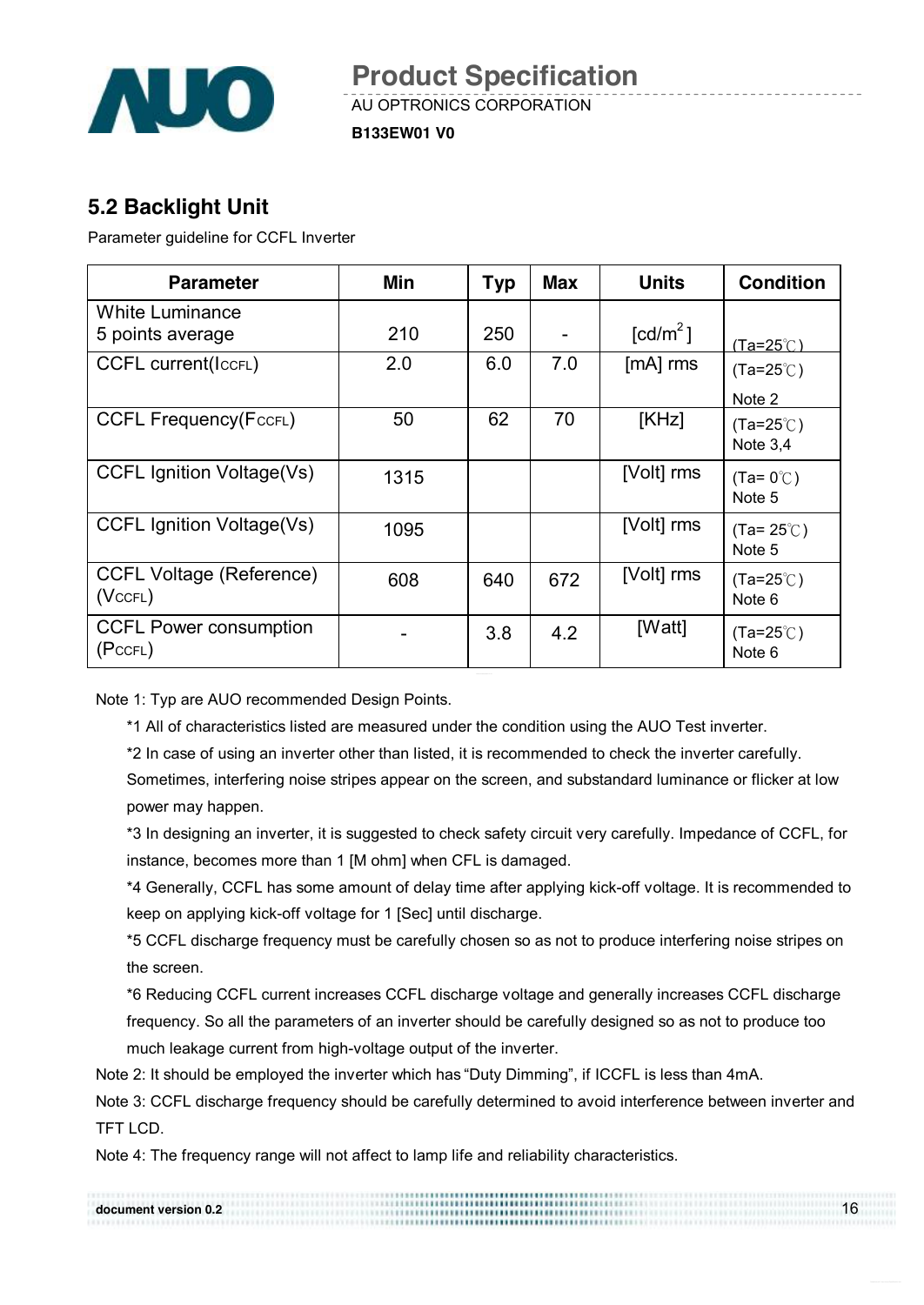

AU OPTRONICS CORPORATION

#### **B133EW01 V0**

Note 5: CCFL inverter should be able to give out a power that has a generating capacity of over 1,430 voltage. Lamp units need 1,400 voltage minimum for ignition.

Note 6: Calculator value for reference (ICCFL×VCCFL=PCCFL)

Note 7: Requirements for a system inverter design, which is intended to have a better display performance, a better power efficiency and a more reliable lamp, are following.

**document version 0.2** 17

It shall help increase the lamp lifetime and reduce leakage current.

- a. The asymmetry rate of the inverter waveform should be less than 10%.
- b. The distortion rate of the waveform should bewithin  $\sqrt{2}$  ±10%.
- \* Inverter output waveform had better be more similar to ideal sine wave.



\n- \* Asymmetry rate:
\n- $$
|I_p - I_{-p}| / I_{rms} \cdot 100\%
$$
\n- \* Distortion rate
\n- $I_p$  (or  $I_{-p}$ ) /  $I_{rms}$
\n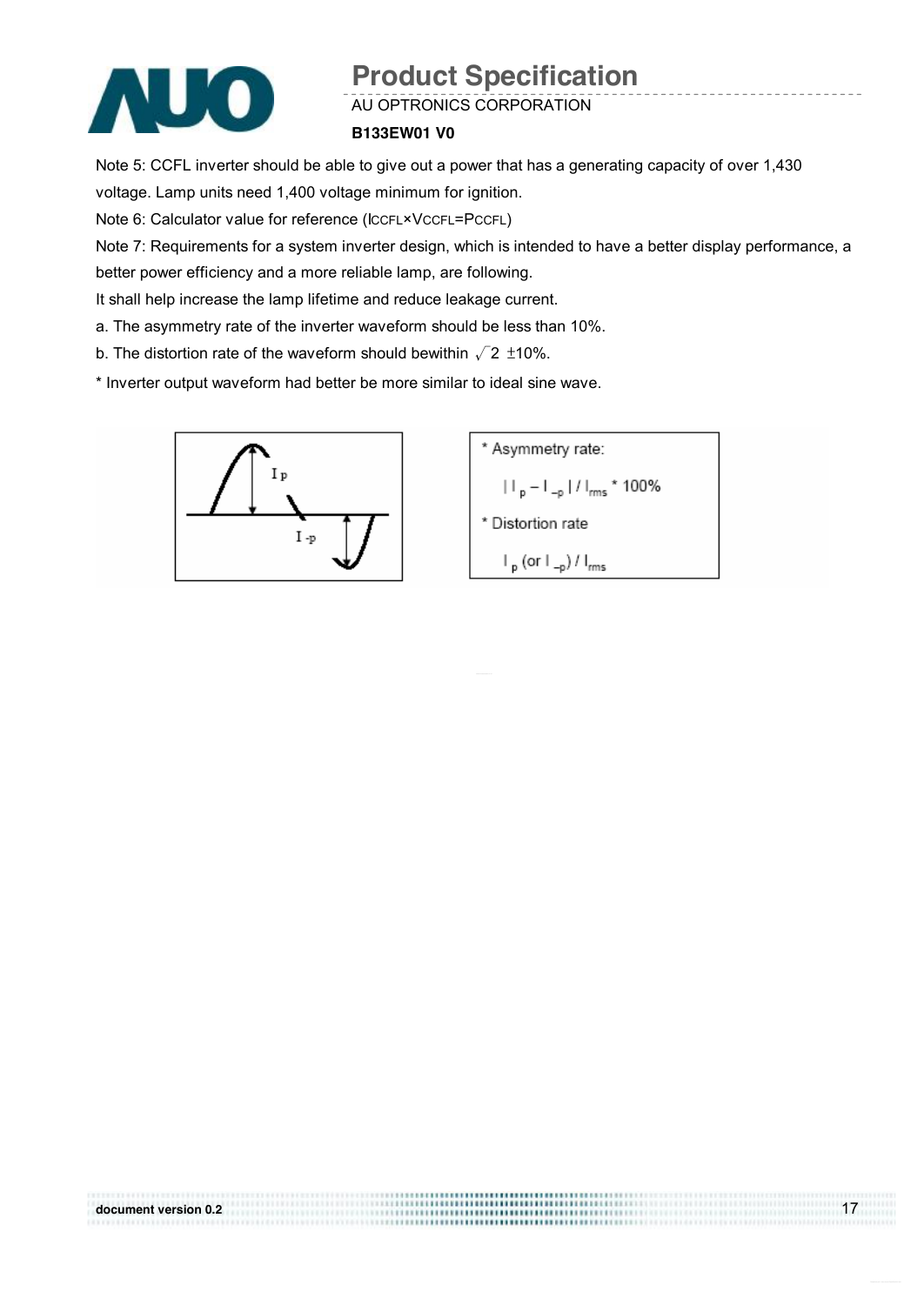

**B133EW01 V0**

## **6. Signal Characteristic**

## **6.1 Pixel Format Image**

Following figure shows the relationship of the input signals and LCD pixel format.

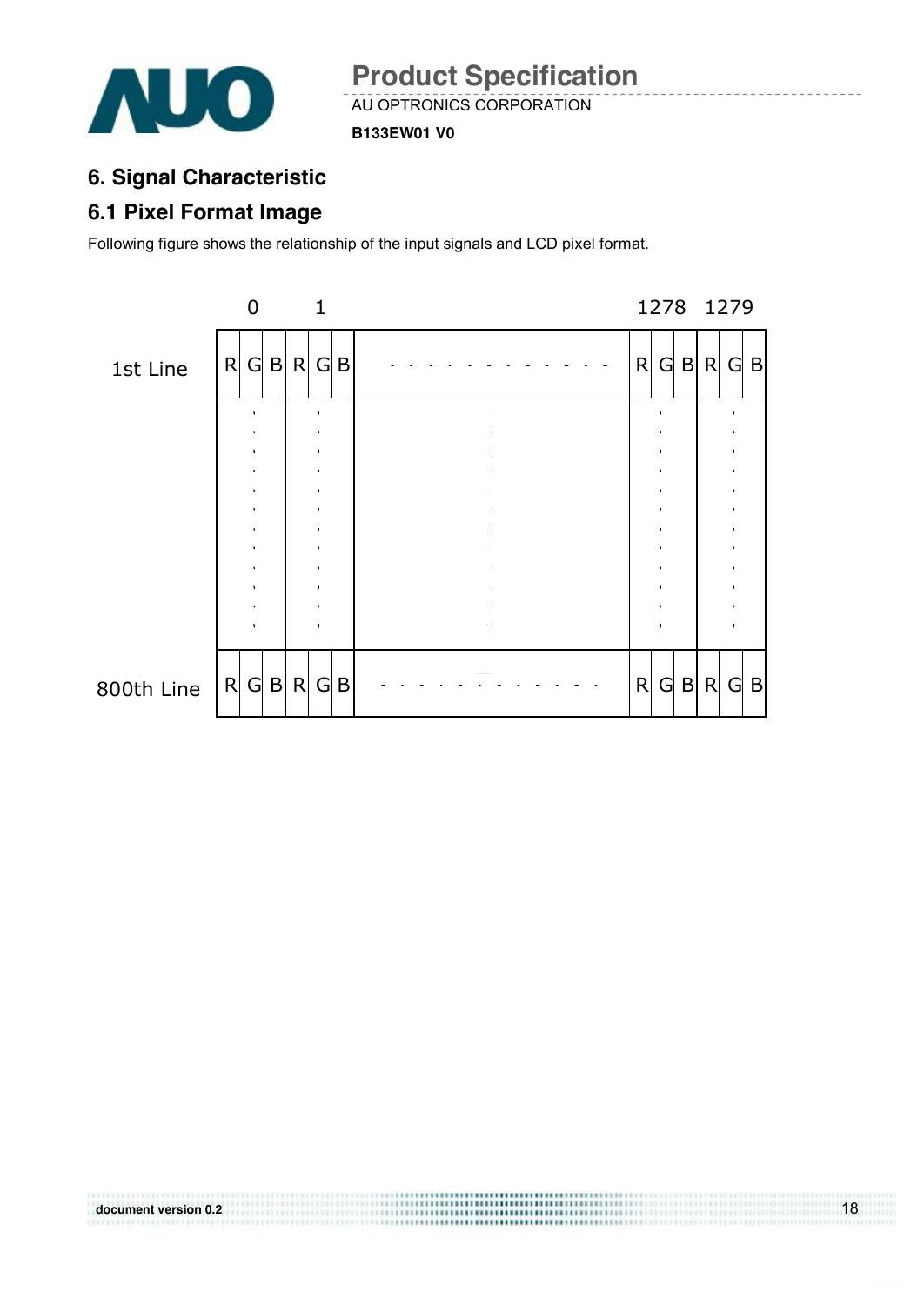

AU OPTRONICS CORPORATION

**B133EW01 V0**

## **6.2 The input data format**



| <b>Signal Name</b> | <b>Description</b>     |                                               |
|--------------------|------------------------|-----------------------------------------------|
| R <sub>5</sub>     | Red Data 5 (MSB)       | Red-pixel Data                                |
| R <sub>4</sub>     | Red Data 4             | Each red pixel's brightness data consists of  |
| R <sub>3</sub>     | Red Data 3             | these 6 bits pixel data.                      |
| R <sub>2</sub>     | Red Data 2             |                                               |
| R <sub>1</sub>     | Red Data 1             |                                               |
| R <sub>0</sub>     | Red Data 0 (LSB)       |                                               |
|                    | Red-pixel Data         |                                               |
| G <sub>5</sub>     | Green Data 5 (MSB)     | Green-pixel Data                              |
| G4                 | Green Data 4           | Each green pixel's brightness data consists   |
| G <sub>3</sub>     | Green Data 3           | of these 6 bits pixel data.                   |
| G <sub>2</sub>     | Green Data 2           |                                               |
| G <sub>1</sub>     | Green Data 1           |                                               |
| G <sub>0</sub>     | Green Data 0 (LSB)     |                                               |
|                    | Green-pixel Data       |                                               |
| <b>B5</b>          | Blue Data 5 (MSB)      | <b>Blue-pixel Data</b>                        |
| <b>B4</b>          | Blue Data 4            | Each blue pixel's brightness data consists of |
| B <sub>3</sub>     | <b>Blue Data 3</b>     | these 6 bits pixel data.                      |
| <b>B2</b>          | <b>Blue Data 2</b>     |                                               |
| <b>B1</b>          | <b>Blue Data 1</b>     |                                               |
| B <sub>0</sub>     | Blue Data 0 (LSB)      |                                               |
|                    | <b>Blue-pixel Data</b> |                                               |
| <b>RxCLKIN</b>     | Data Clock             | The typical frequency is 68.9 MHZ. The        |
|                    |                        | signal is used to strobe the pixel data and   |
|                    |                        | DE signals. All pixel data shall be valid at  |
|                    |                        | the falling edge when the DE signal is high.  |
| <b>DE</b>          | <b>Display Timing</b>  | This signal is strobed at the falling edge of |
|                    |                        | RxCLKIN. When the signal is high, the pixel   |
|                    |                        | data shall be valid to be displayed.          |
| <b>VS</b>          | <b>Vertical Sync</b>   | The signal is synchronized to RxCLKIN.        |
| <b>HS</b>          | <b>Horizontal Sync</b> | The signal is synchronized to RxCLKIN.        |

Note: Output signals from any system shall be low or High-impedance state when VDD is off.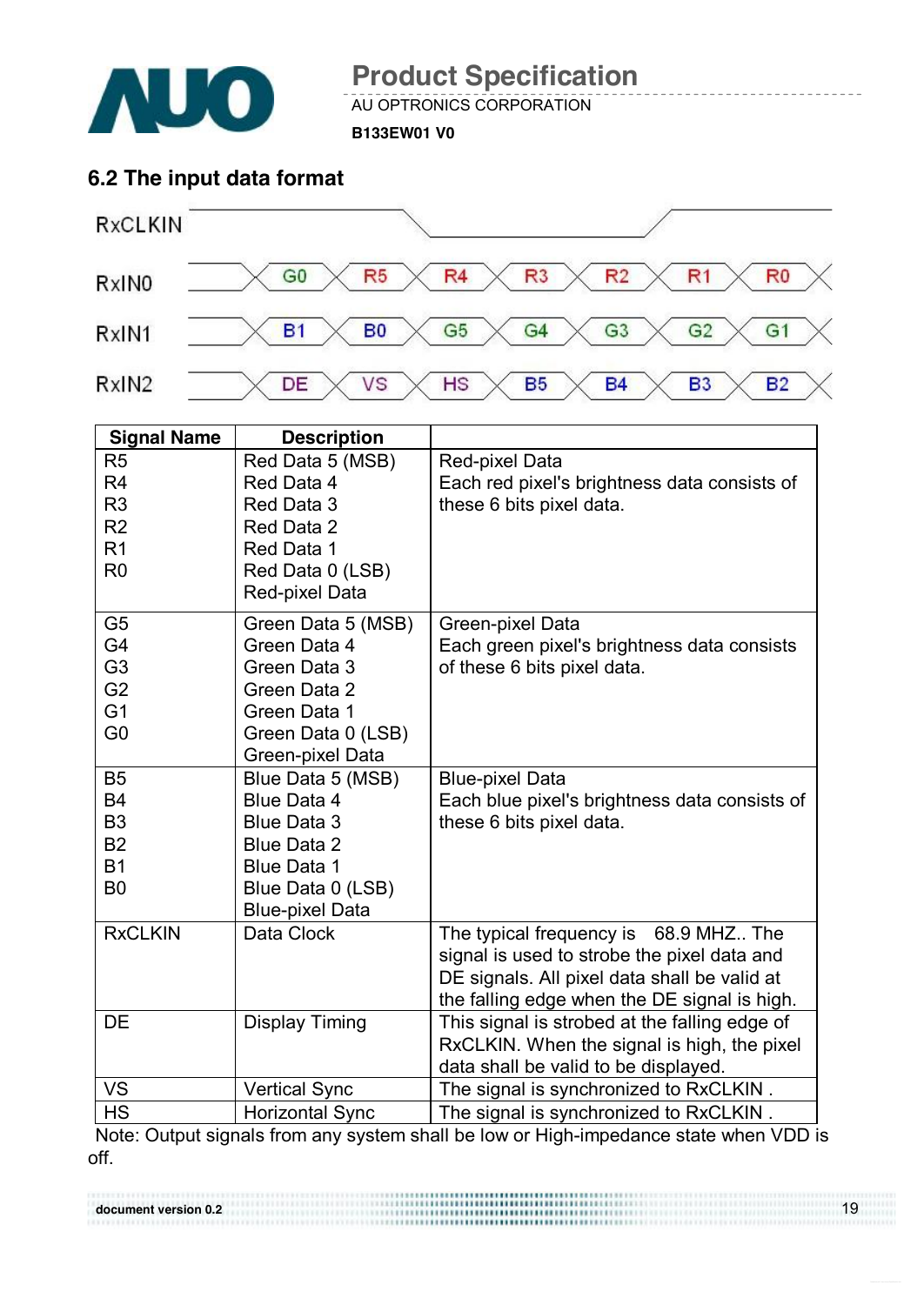

AU OPTRONICS CORPORATION

**B133EW01 V0**

| document version 0.2 |         | 20 |
|----------------------|---------|----|
|                      | <b></b> |    |

i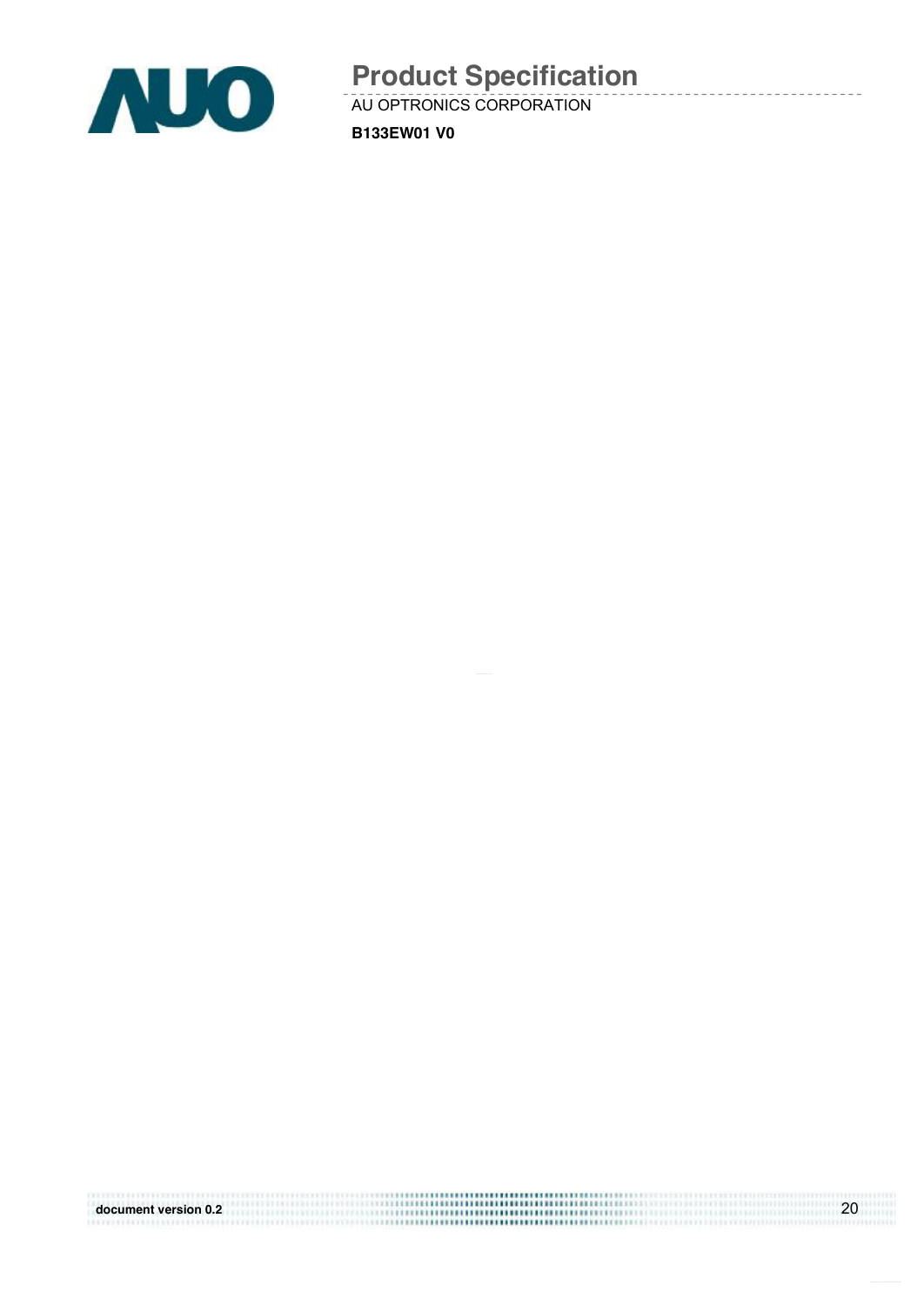

AU OPTRONICS CORPORATION

**B133EW01 V0**

## **6.3 Signal Description/Pin Assignment**

LVDS is a differential signal technology for LCD interface and high speed data transfer device.

| PIN#           | <b>Signal Name</b>  | <b>Description</b>                              |
|----------------|---------------------|-------------------------------------------------|
| 1              | <b>GND</b>          | Ground                                          |
| $\overline{2}$ | <b>VDD</b>          | +3.3V Power Supply                              |
| 3              | <b>VDD</b>          | +3.3V Power Supply                              |
| 4              | V <sub>EDID</sub>   | +3.3V EDID Power                                |
| 5              | <b>NC</b>           | No Connection (Reserve for AUO test)            |
| 6              | CLK <sub>EDID</sub> | <b>EDID Clock Input</b>                         |
| 7              | <b>DATAEDID</b>     | <b>EDID Data Input</b>                          |
| 8              | RxIN0-              | LVDS differential data input(R0-R5, G0)         |
| 9              | RxIN0+              | LVDS differential data input(R0-R5, G0)         |
| 10             | <b>GND</b>          | Ground                                          |
| 11             | RxIN1-              | LVDS differential data input(G1-G5, B0-B1)      |
| 12             | RxIN1+              | LVDS differential data input(G1-G5, B0-B1)      |
| 13             | <b>GND</b>          | Ground                                          |
| 14             | RxIN2-              | LVDS differential data input(B2-B5, HS, VS, DE) |
| 15             | RxIN2+              | LVDS differential data input(B2-B5, HS, VS, DE) |
| 16             | <b>GND</b>          | Ground                                          |
| 17             | RxCLKIN-            | LVDS differential clock input                   |
| 18             | RxCLKIN+            | LVDS differential clock input                   |
| 19             | <b>GND</b>          | Ground                                          |
| 20             | <b>GND</b>          | Ground                                          |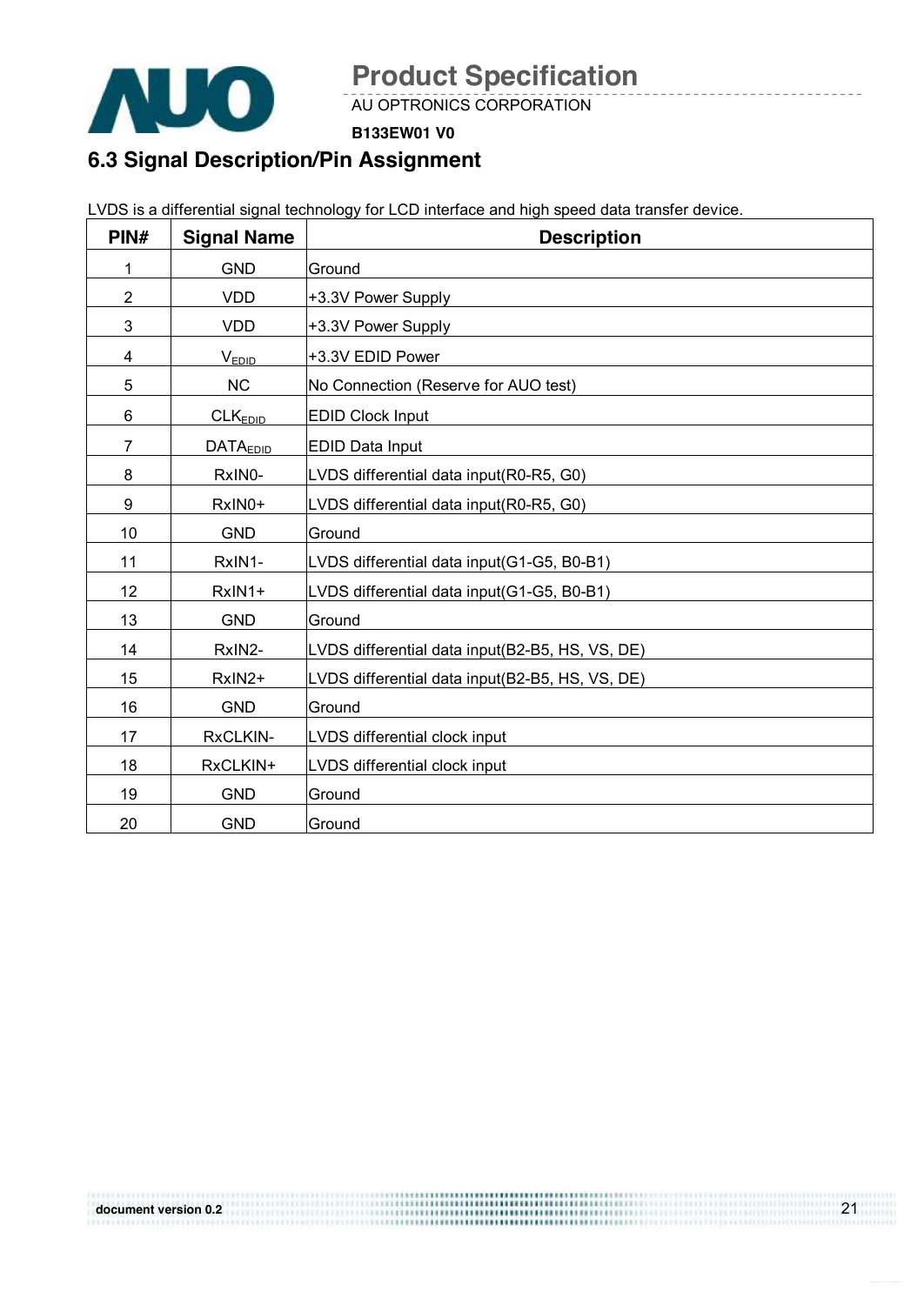

#### AU OPTRONICS CORPORATION

**B133EW01 V0**

Note1: Start from right side



Note2: Input signals shall be low or High-impedance state when VDD is off. internal circuit of LVDS inputs are as following.

The module uses a 100ohm resistor between positive and negative data lines of each receiver input

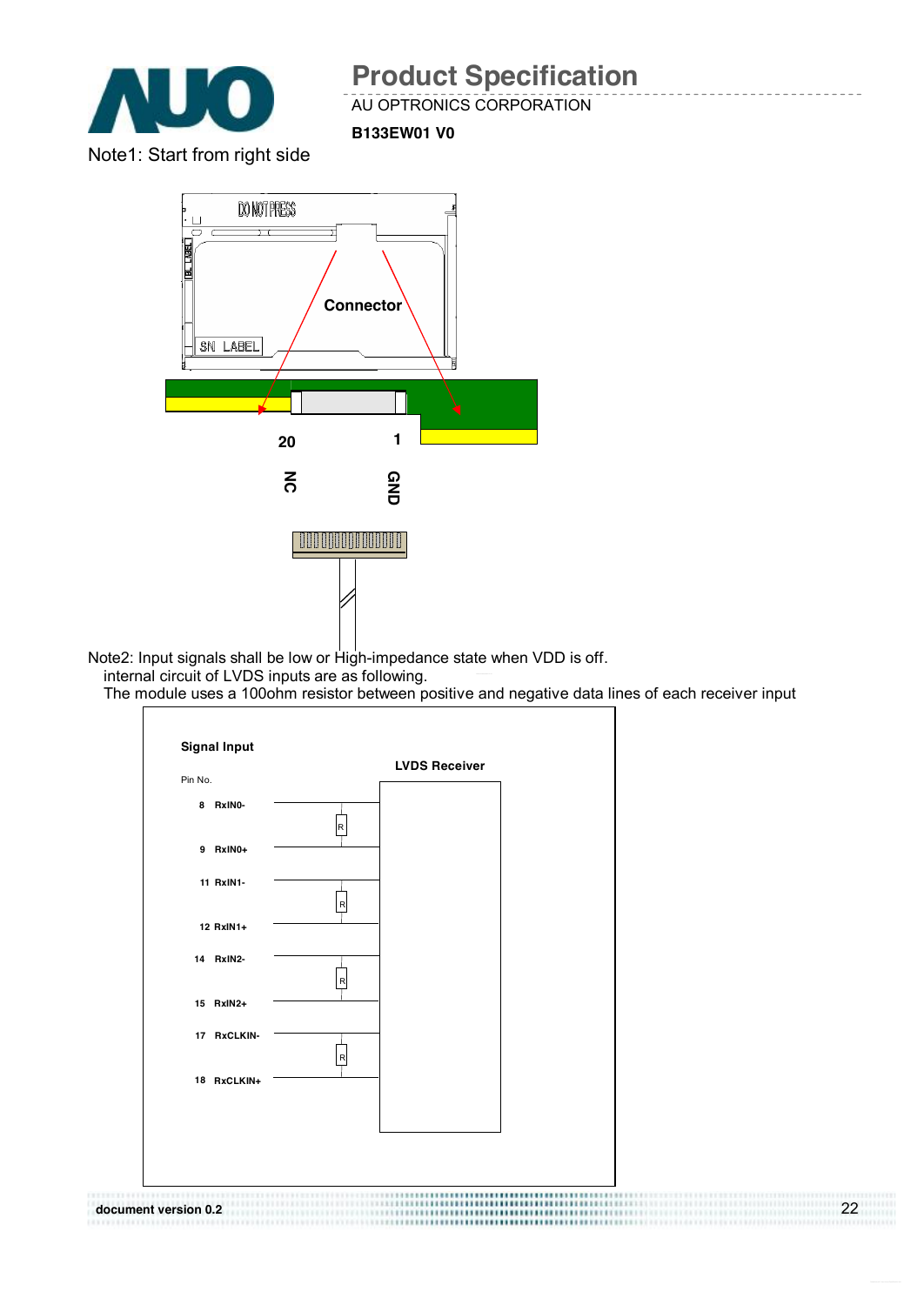

**B133EW01 V0**

## **6.4 Interface Timing**

#### **6.4.1 Timing Characteristics**

Basically, interface timings should match the 1280x800 /60Hz manufacturing guide line timing.

|                   | <b>Parameter</b> | Symbol                        | Min. | Typ. | Max.                         | Unit                 |
|-------------------|------------------|-------------------------------|------|------|------------------------------|----------------------|
| <b>Frame Rate</b> |                  | $\overline{\phantom{0}}$      | 50   | 60   | $\qquad \qquad \blacksquare$ | Hz                   |
|                   | Clock frequency  | $1/\mathsf{T}_{\text{Clock}}$ | 50   | 68.9 | 80                           | <b>MHz</b>           |
|                   | Period           | $\mathsf{T}_\mathsf{V}$       | 803  | 816  | 832                          |                      |
| Vertical          | Active           | $T_{VD}$                      | 800  | 800  | 800                          | $T_{Line}$           |
| Section           | Blanking         | $T_{VB}$                      | 3    | 16   | 32                           |                      |
|                   | Period           | $T_{\rm H}$                   | 1302 | 1408 | 1700                         |                      |
| Horizontal        | Active           | $T_{HD}$                      | $\,$ | 1280 |                              | $T_{\mathsf{Clock}}$ |
| Section           | <b>Blanking</b>  | Т <sub>нв</sub>               | 22   | 128  | 420                          |                      |

Note : DE mode only

### **6.4.2 Timing diagram**

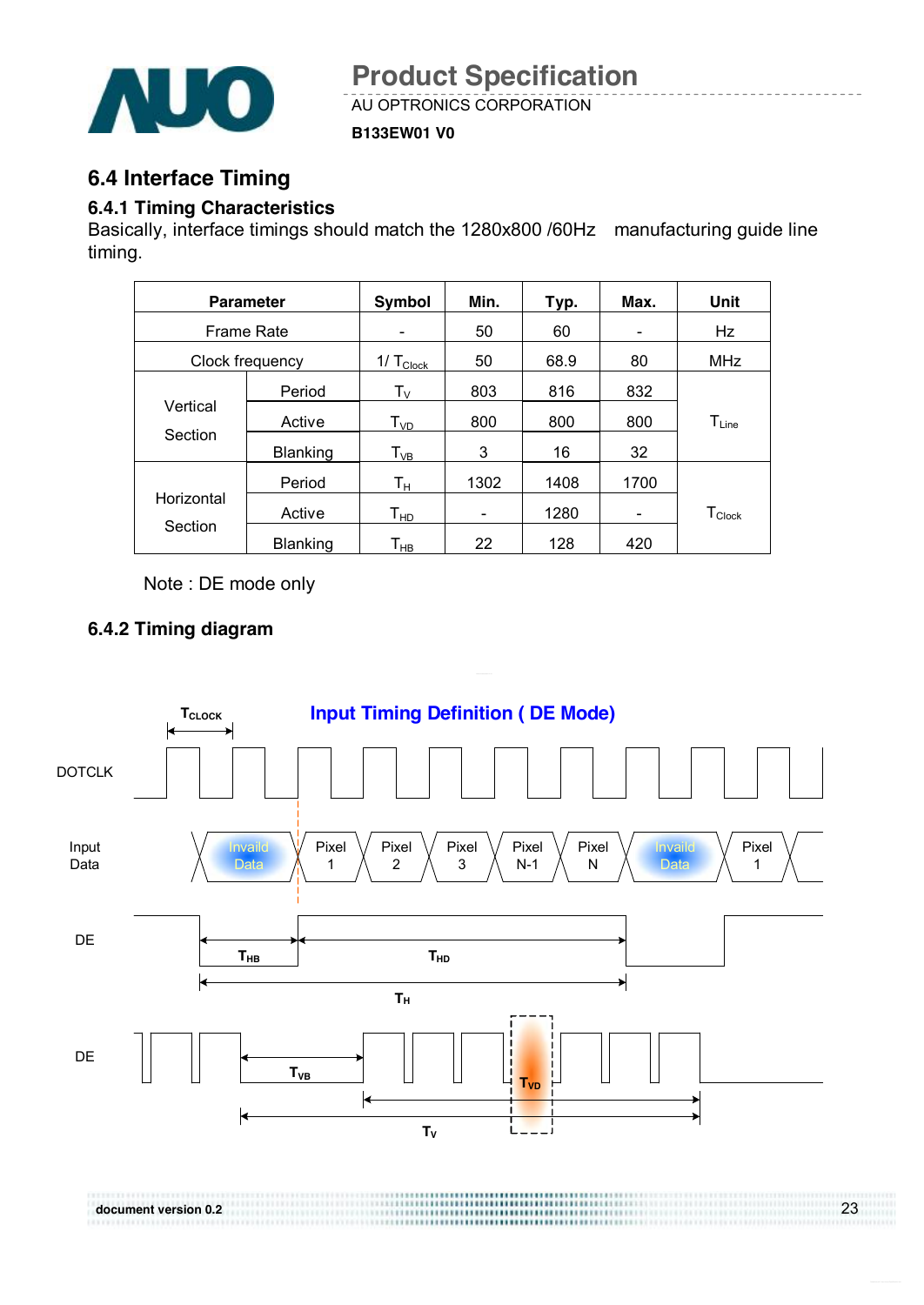

#### **B133EW01 V0**

#### **6.5 Power ON/OFF Sequence**

VDD power and lamp on/off sequence is as follows. Interface signals are also shown in the chart. Signals from any system shall be Hi-Z state or low level when VDD is off.



#### **Power Sequence Timing**

| <b>Parameter</b> | Min. | Typ. | Max. | <b>Units</b> |
|------------------|------|------|------|--------------|
| T <sub>1</sub>   | 0.5  |      | 10   | (ms)         |
| T <sub>2</sub>   | 0    |      | 50   | (ms)         |
| T <sub>3</sub>   | 0    |      | 50   | (ms)         |
| T <sub>4</sub>   | 400  |      |      | (ms)         |
| T <sub>5</sub>   | 200  |      |      | (ms)         |
| T <sub>6</sub>   | 200  |      |      | (ms)         |
| Τ7               |      |      | 10   | (ms)         |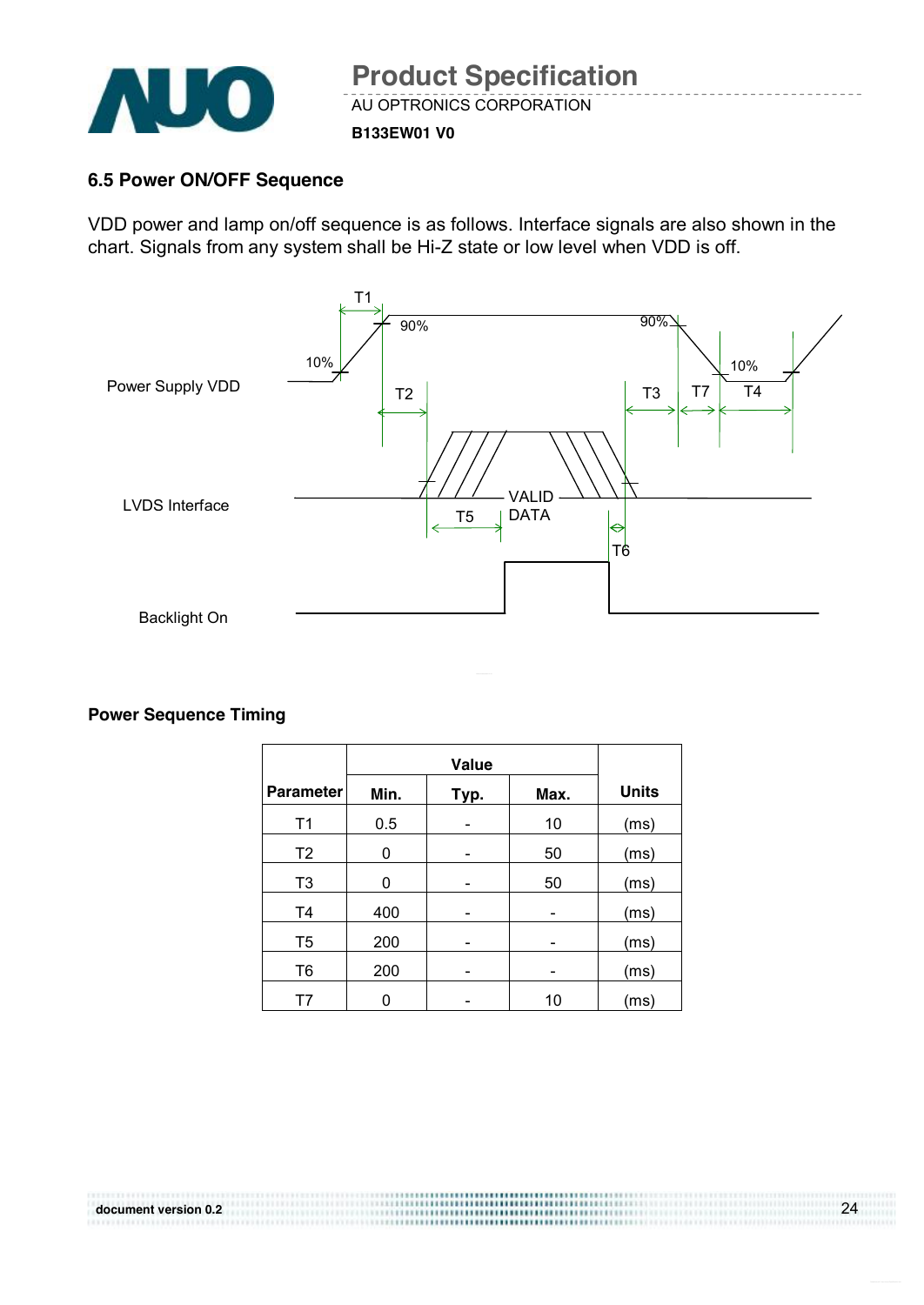

**B133EW01 V0**

# **7. Connector Description**

Physical interface is described as for the connector on module.

These connectors are capable of accommodating the following signals and will be following components.

## **7.1 TFT LCD Module**

| <b>Connector Name / Designation</b> | <b>For Signal Connector</b>  |
|-------------------------------------|------------------------------|
| <b>Manufacturer</b>                 | Hirose or compatible         |
| Type / Part Number                  | DF-19LA-20P-1H or compatible |
| <b>Mating Housing/Part Number</b>   | DF19G-20S-1SD or compatible  |

## **7.2 Backlight Unit**

Physical interface is described as for the connector on module.

These connectors are capable of accommodating the following signals and will be following components.

| <b>Connector Name / Designation</b> | <b>For Lamp Connector</b> |
|-------------------------------------|---------------------------|
| Manufacturer                        | <b>JST</b>                |
| Type / Part Number                  | <b>BHSR-02VS-1</b>        |
| Mating Type / Part Number           | SM02B-BHSS-1-TB           |

## **7.3 Signal for Lamp connector**

| Pin # | Cable color | <b>Signal Name</b> |  |  |
|-------|-------------|--------------------|--|--|
|       | Red         | Lamp High Voltage  |  |  |
|       | White       | Lamp Low Voltage   |  |  |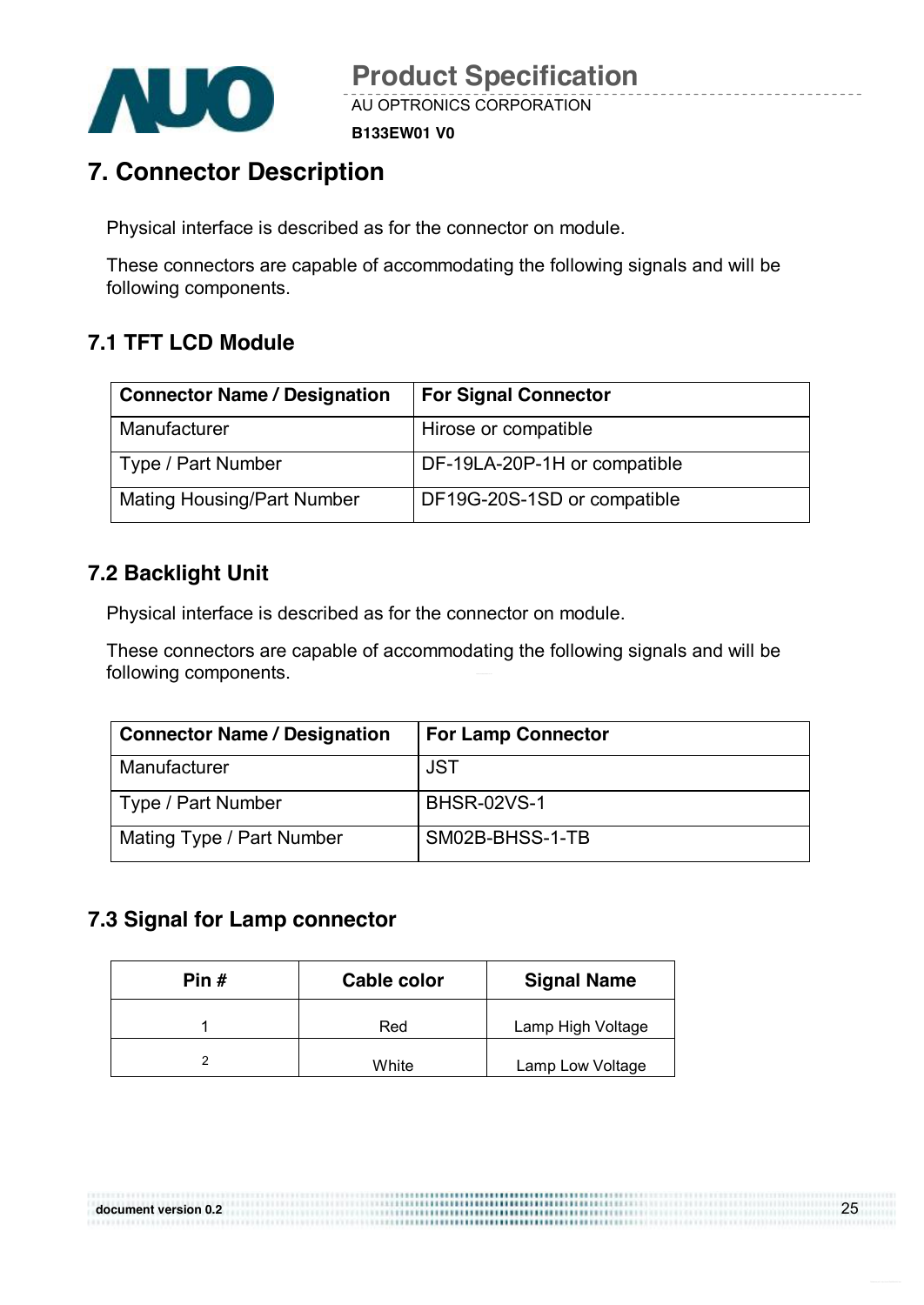

**B133EW01 V0**

## **8. Vibration and Shock Test**

### **8.1 Vibration Test**

#### **Test Spec:**

| Test method:  | Non-Operation                  |
|---------------|--------------------------------|
| Acceleration: | 1.5G, sine wave                |
| Frequency:    | 10 - 500Hz Random              |
| Sweep:        | 30 Minutes each Axis (X, Y, Z) |

### **8.2 Shock Test Spec:**

#### **Test Spec:**

| Test method:  | Non-Operation                  |
|---------------|--------------------------------|
| Acceleration: | 200 G, Half sine wave          |
| Active time:  | 2 ms                           |
| Pulse:        | X, Y, Z one time for each side |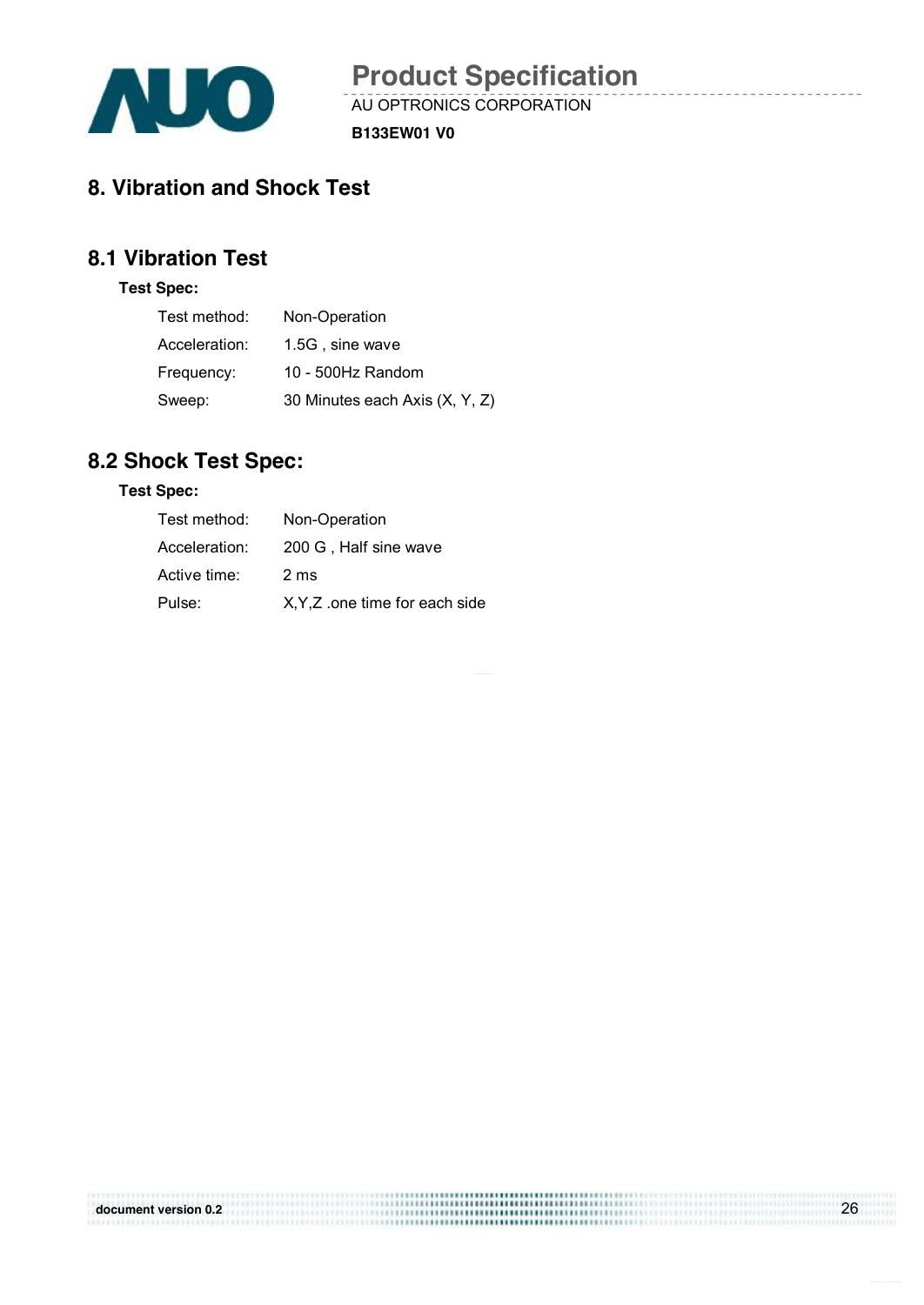

**B133EW01 V0**

## **9. Reliability**

| <b>Items</b>                             | <b>Required Condition</b>                                                                                       | <b>Note</b> |
|------------------------------------------|-----------------------------------------------------------------------------------------------------------------|-------------|
| Temperature<br><b>Humidity Bias</b>      | 40℃/90%,300Hr                                                                                                   |             |
| <b>High Temperature</b><br>Operation     | 60℃/Dry,300Hr                                                                                                   |             |
| Low Temperature<br>Operation             | 0℃,300Hr                                                                                                        |             |
| On/Off Test                              | 25℃, ON/30 sec. OFF/30sec., 10,000 cycles)                                                                      |             |
| <b>Hot Storage</b>                       | 60℃/35% RH ,250 hours                                                                                           |             |
| <b>Cold Storage</b>                      | -20℃/50% RH ,250 hours                                                                                          |             |
| <b>Thermal Shock Test</b>                | -20°C/30 min ,60°C/30 min 100cycles                                                                             |             |
| <b>Hot Start Test</b>                    | $50^{\circ}$ C/1 Hr min. power on/off per 5 minutes, 5 times                                                    |             |
| <b>Cold Start Test</b>                   | $0^{\circ}$ C/1 Hr min. power on/off per 5 minutes, 5 times                                                     |             |
| <b>Shock Test</b><br>(Non-Operating)     | 200G, 2ms, Half-sine wave                                                                                       |             |
| <b>Vibration Test</b><br>(Non-Operating) | Sine-wave vibration, 1.5 G zero-to-peak, 10 to 500 Hz,<br>30 mins in each of three mutually perpendicular axes. |             |
| <b>ESD</b>                               | Contact :<br>$±8$ KV/ operation<br>Air :<br>$±15KV/$ operation                                                  | Note 1      |
| Room temperature<br>Test                 | $25^{\circ}$ C, 2000 hours, Operating with loop pattern                                                         |             |

 Note1: According to EN61000-4-2 , ESD class B: Some performance degradation allowed. No data lost . Self-recoverable. No hardware failures.

Note2: CCFL Life time: 10,000 hours minimum under normal module usage.

Note3: MTBF (Excluding the CCFL): 30,000 hours with a confidence level 90%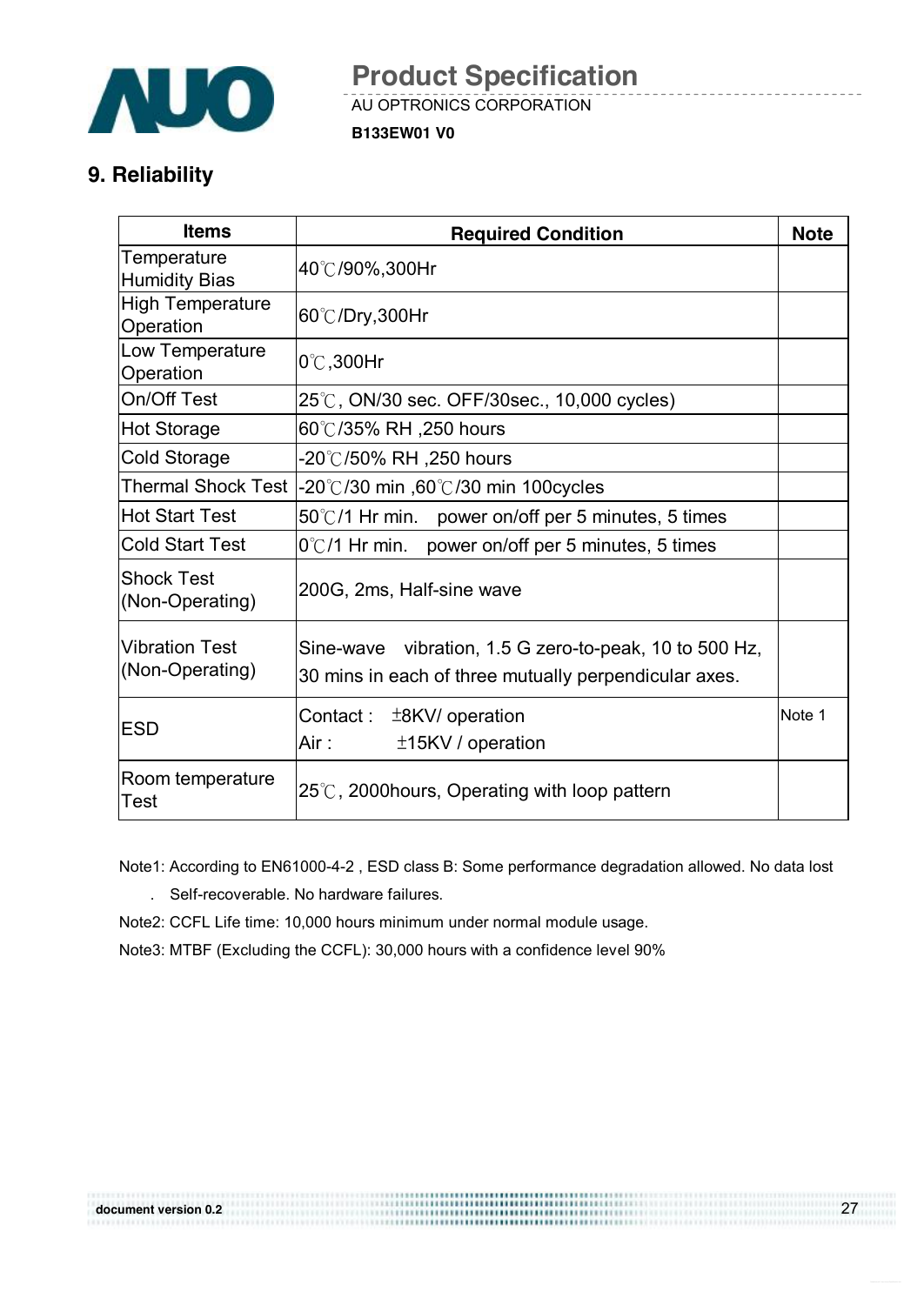

**B133EW01 V0**

**10.1 LCM Outline Dimension**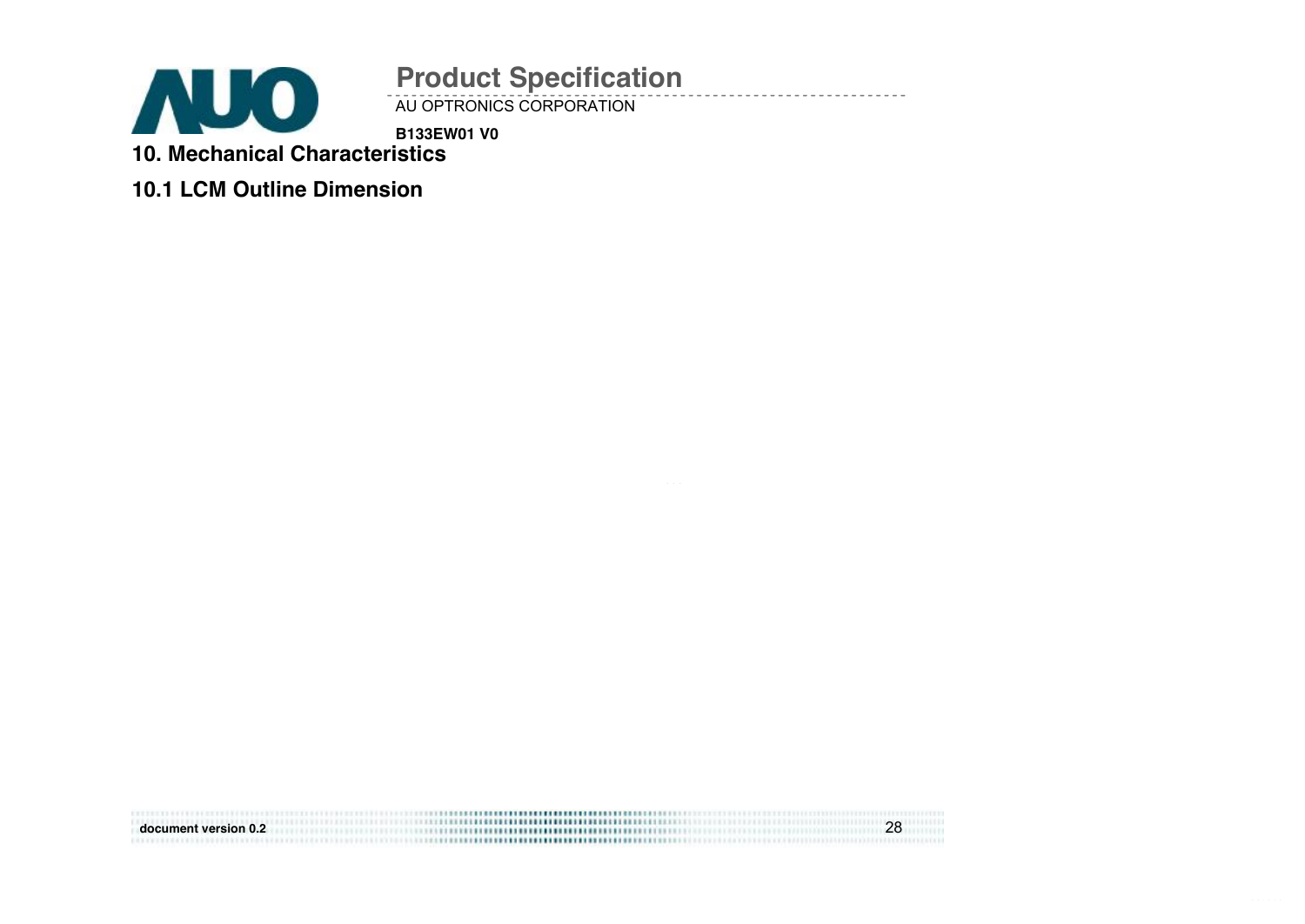



FL CN BHSR-02VS-1 (JST)

₩

**document version 0.2** 29

 $±0.3$ 

69.4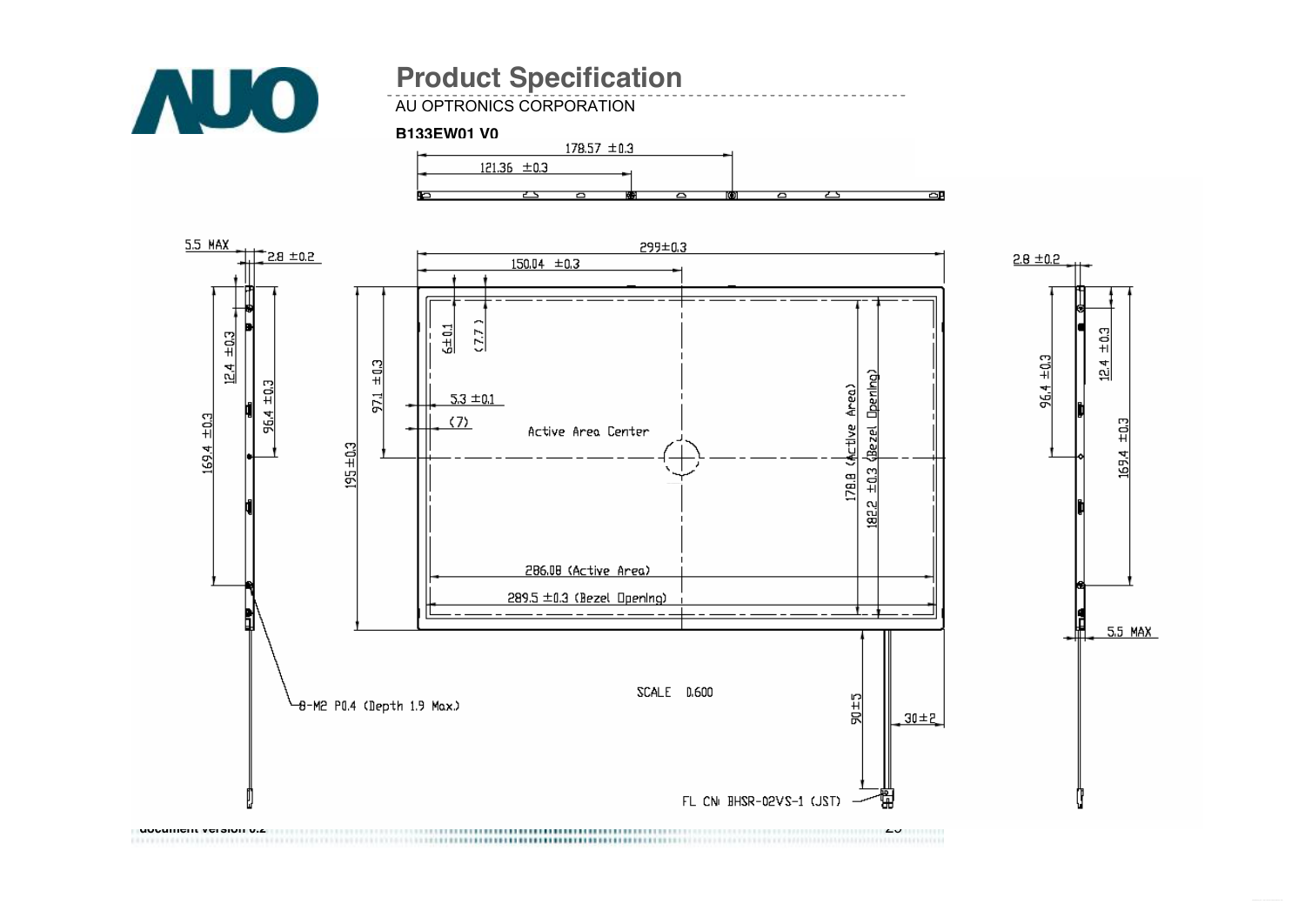

#### **B133EW01 V0**

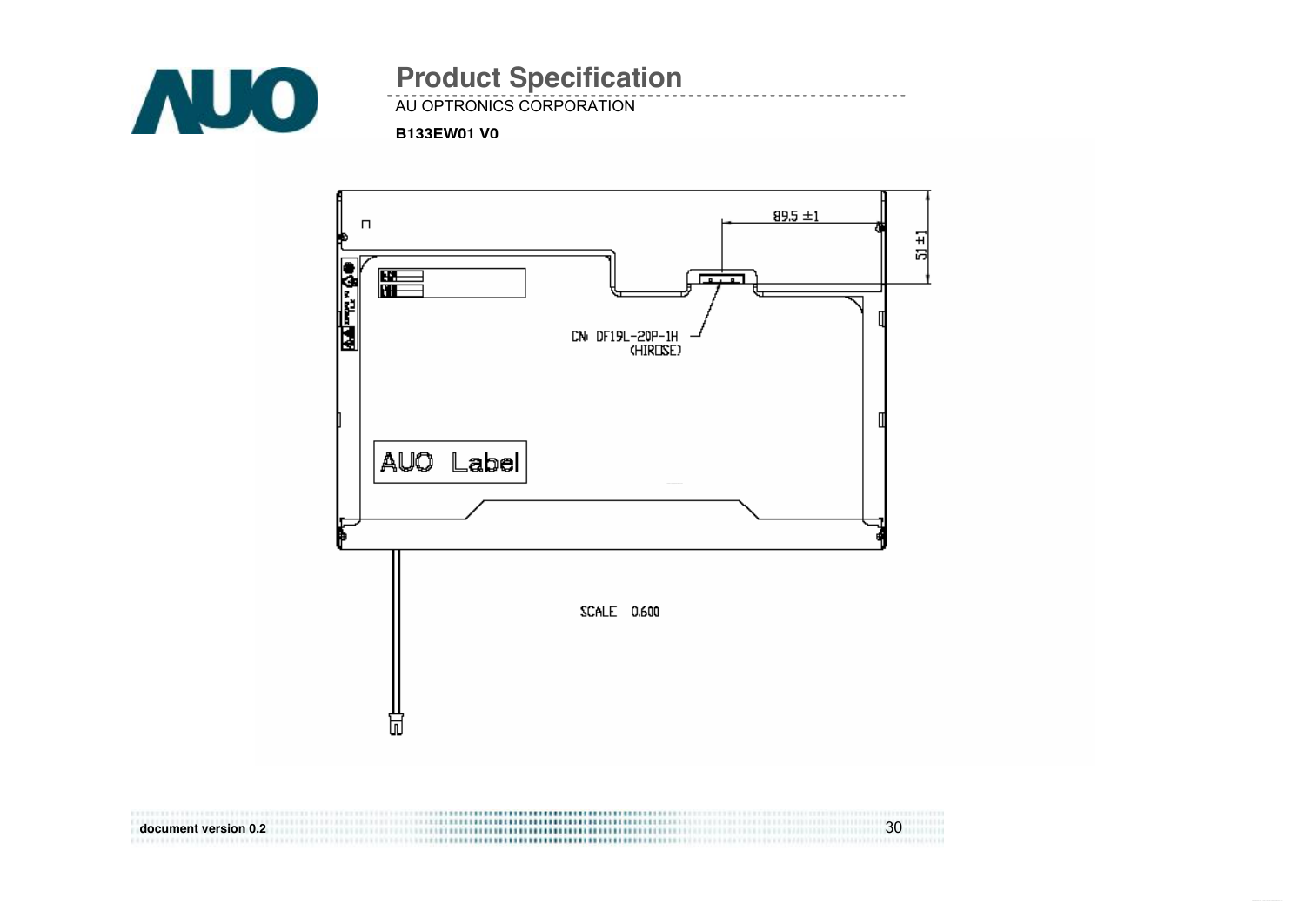

AU OPTRONICS CORPORATION

**B133EW01 V0**

## **10.2 Screw Hole Depth and Center Position**

Screw hole minimum depth, from side surface =2.5 mm (See drawing)

Screw hole center location, from front surface =  $2.8 \pm 0.2$ mm (See drawing) Screw Torque: Maximum 2.1 kgf-cm

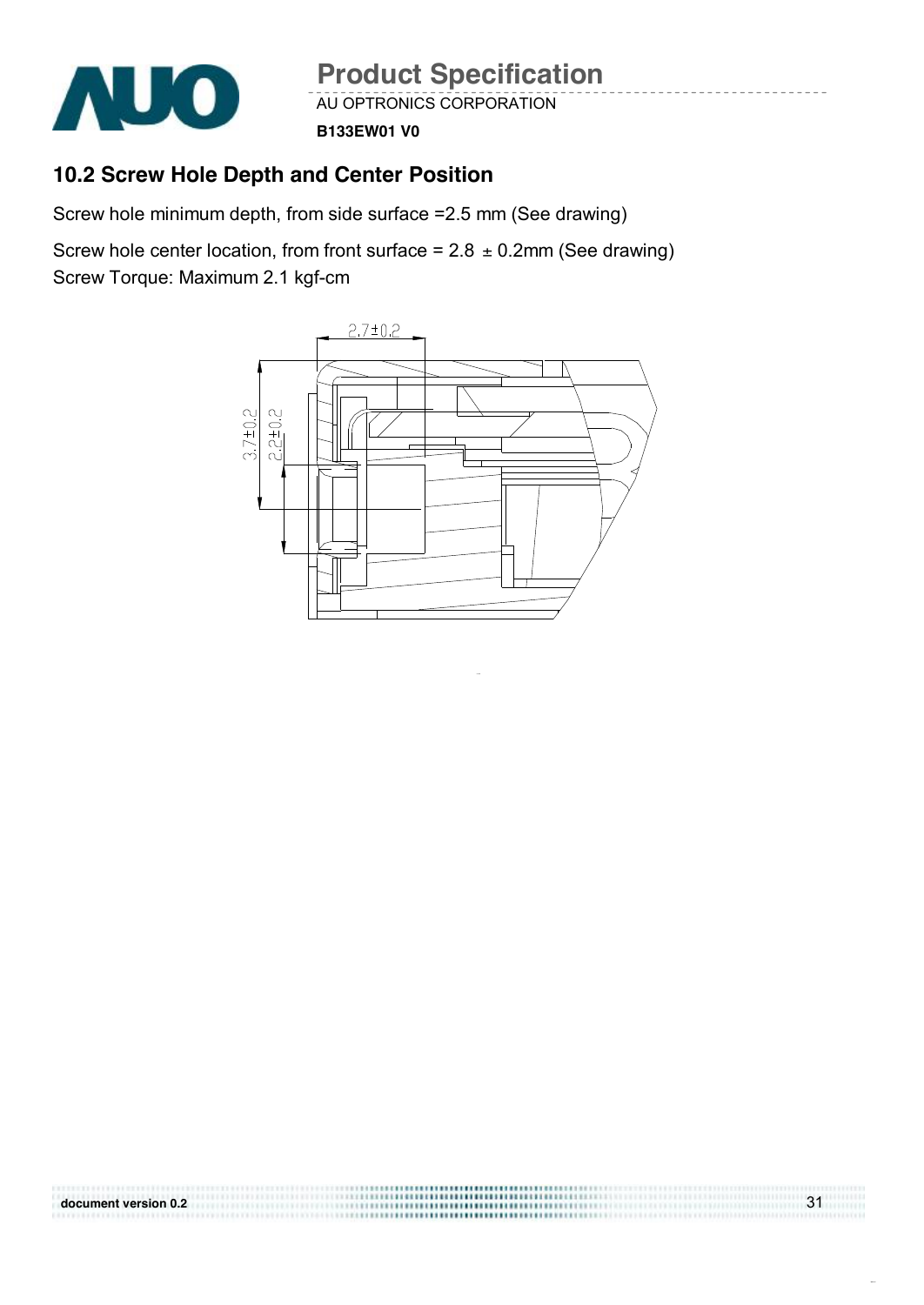

**11. Shipping and Package** 

## **11.1 Shipping Label Format**

### **TBD**

#### **Note 1:**

| <b>IC Combination</b> | <b>Control Code</b> | H/W |
|-----------------------|---------------------|-----|
| TSB/NT (gate/source)  | <b>OAXXX</b>        | OΑ  |
| NT/NT(gate/source)    | 1AXXX               | 1Α  |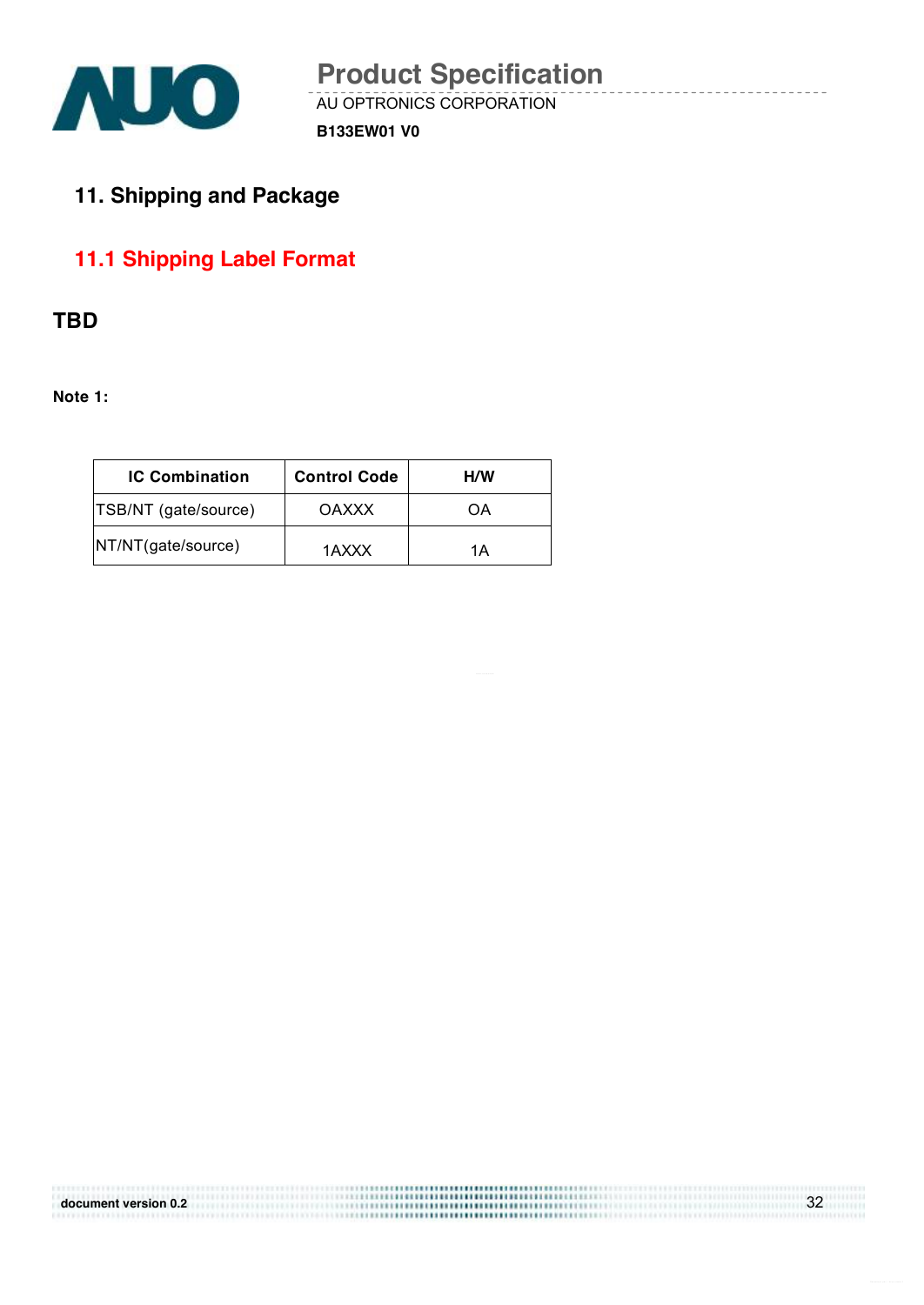

## **11.2. Carton package**

The outside dimension of carton is TBD



## **11.3 Shipping package of palletizing**

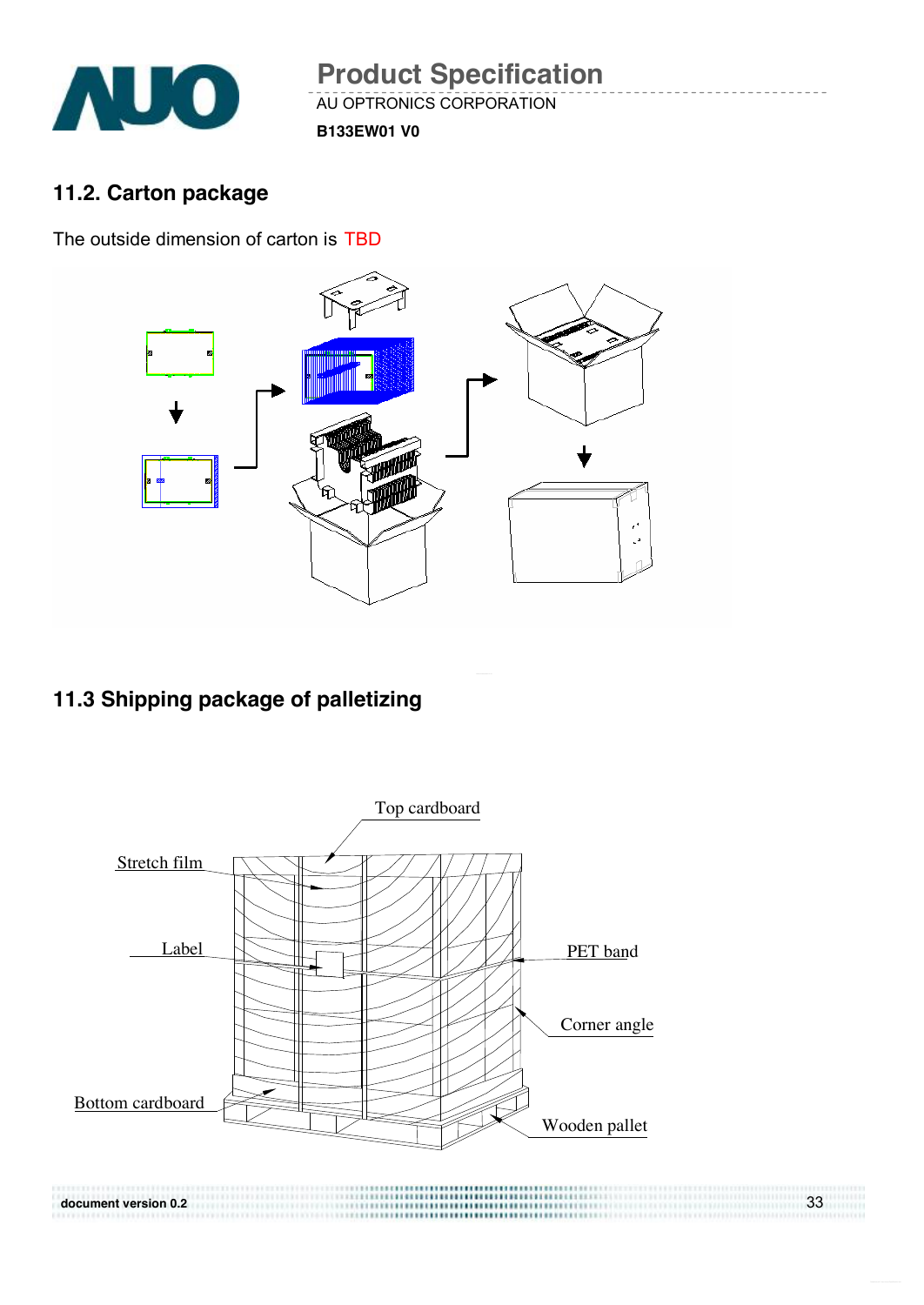

**B133EW01 V0**

## **12. Appendix: EDID description**

## **12. Appendix: EDID description**

| <b>Address</b>  | <b>Address</b>          | <b>Field Name &amp; Comments</b>                 | <b>Value</b>   | <b>Value</b> | <b>Value</b> |
|-----------------|-------------------------|--------------------------------------------------|----------------|--------------|--------------|
| (Decimal)       | (HEX)                   |                                                  | (HEX)          | (BIN)        | (DEC)        |
| 0               | $\mathbf 0$             | Header                                           | 00             | 00000000     | 0            |
| 1               | 1                       |                                                  | <b>FF</b>      | 11111111     | 255          |
| $\overline{c}$  | $\overline{2}$          |                                                  | <b>FF</b>      | 11111111     | 255          |
| 3               | 3                       |                                                  | <b>FF</b>      | 11111111     | 255          |
| 4               | $\overline{\mathbf{4}}$ |                                                  | <b>FF</b>      | 11111111     | 255          |
| 5               | 5                       |                                                  | <b>FF</b>      | 11111111     | 255          |
| 6               | 6                       |                                                  | <b>FF</b>      | 11111111     | 255          |
| $\overline{7}$  | $\overline{7}$          |                                                  | 00             | 00000000     | $\pmb{0}$    |
| 8               | 8                       | EISA Manuf. Code LSB (3 character ID = APP)      | 06             | 00000110     | 6            |
| 9               | 9                       | <b>Compressed ASCII</b>                          | 10             | 00010000     | 16           |
| 10              | 0A                      | Product Code = 5C                                | 5C             | 01011100     | 92           |
| 11              | 0B                      | hex, LSB first = 9C                              | 9C             | 10011100     | 156          |
| 12 <sub>2</sub> | 0C                      | 32-bit serial #                                  | 00             | 00000000     | $\mathbf 0$  |
| 13              | 0D                      |                                                  | 00             | 00000000     | $\pmb{0}$    |
| 14              | 0E                      |                                                  | 00             | 00000000     | $\pmb{0}$    |
| 15              | 0F                      |                                                  | 00             | 00000000     | 0            |
| 16              | 10                      | Week of manufacture (week 13)                    | 0D             | 00001101     | 13           |
| 17              | 11                      | Year of manufacture (2006)                       | 10             | 00010000     | 16           |
| 18              | 12                      | EDID Structure Ver $# = 1$                       | 01             | 00000001     | 1            |
| 19              | 13                      | EDID revision $# = 3$                            | 03             | 00000011     | 3            |
|                 |                         | Video input definition = Digital input, Non TMDS |                |              |              |
| 20              | 14                      | <b>CRGB</b>                                      | 80             | 10000000     | 128          |
| 21              | 15                      | Max H image size $= 29$ Cm                       | 1D             | 00011101     | 29           |
| 22              | 16                      | Max V image size = 18 Cm                         | 12             | 00010010     | 18           |
| 23              | 17                      | Display Gamma = 2.2                              | 78             | 01111000     | 120          |
| 24              | 18                      | Feature support (DPMS) = Active off, RGB color   | 0A             | 00001010     | 10           |
| 25              | 19                      | Red/green low bits                               | 50             | 01010000     | 80           |
| 26              | 1A                      | Blue/white low bits                              | C <sub>5</sub> | 11000101     | 197          |
| 27              | 1B                      | Red x, Red $x = 0.595$                           | 98             | 10011000     | 152          |
| 28              | 1C                      | Red y, Red $y = 0.345$                           | 58             | 01011000     | 88           |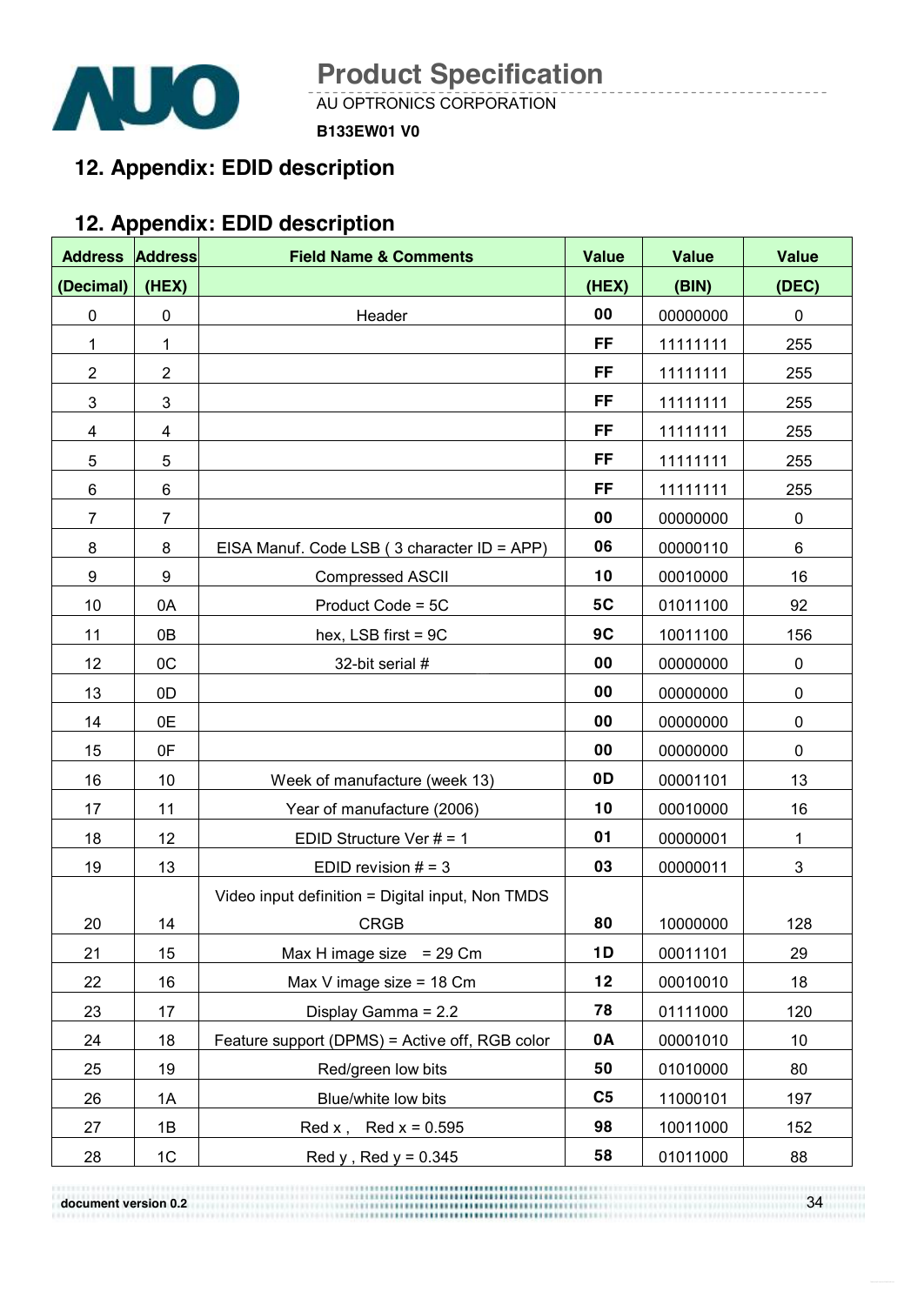

AU OPTRONICS CORPORATION

#### **B133EW01 V0**

| 29 | 1D | Green $x$ , Green $x = 0.32$        | 52             | 01010010 | 82           |
|----|----|-------------------------------------|----------------|----------|--------------|
| 30 | 1E | Green $y$ , Green $y = 0.555$       | <b>8E</b>      | 10001110 | 142          |
| 31 | 1F | Blue x, Blue $x = 0.155$            | 27             | 00100111 | 39           |
| 32 | 20 | Blue $y$ , Blue $y = 0.145$         | 25             | 00100101 | 37           |
| 33 | 21 | White $x$ , White $x = 0.313$       | 50             | 01010000 | 80           |
| 34 | 22 | White $y$ , White $y = 0.329$       | 54             | 01010100 | 84           |
| 35 | 23 | Established timing 1                | 00             | 00000000 | 0            |
| 36 | 24 | Established timing 2                | 00             | 00000000 | 0            |
| 37 | 25 | Manufacturer's timings              | 00             | 00000000 | 0            |
| 38 | 26 | Standard timing #1 was not used     | 01             | 00000001 | 1            |
| 39 | 27 |                                     | 01             | 00000001 | 1            |
| 40 | 28 | Standard timing #2 was not used     | 01             | 00000001 | 1            |
| 41 | 29 |                                     | 01             | 00000001 | 1            |
| 42 | 2A | Standard timing #3 was not used     | 01             | 00000001 | 1            |
| 43 | 2B |                                     | 01             | 00000001 | 1            |
| 44 | 2C | Standard timing #4 was not used     | 01             | 00000001 | 1            |
| 45 | 2D |                                     | 01             | 00000001 | 1            |
| 46 | 2E | Standard timing #5 was not used     | 01             | 00000001 | 1            |
| 47 | 2F |                                     | 01             | 00000001 | 1            |
| 48 | 30 | Standard timing #6 was not used     | 01             | 00000001 | 1            |
| 49 | 31 |                                     | 01             | 00000001 | 1            |
| 50 | 32 | Standard timing #7 was not used     | 01             | 00000001 | 1            |
| 51 | 33 |                                     | 01             | 00000001 | 1            |
| 52 | 34 | Standard timing #8 was not used     | 01             | 00000001 | $\mathbf{1}$ |
| 53 | 35 |                                     | 01             | 00000001 | 1            |
| 54 | 36 | Detailed timing/monitor             | <b>BC</b>      | 10111100 | 188          |
| 55 | 37 | 1280x800 @60Hz: Pixel Clock =71 MHz | 1B             | 00011011 | 27           |
| 56 | 38 | Hor active=1280 pixels              | 00             | 00000000 | 0            |
| 57 | 39 | Hor blanking=16 pixels              | A <sub>0</sub> | 10100000 | 160          |
| 58 | 3A |                                     | 50             | 01010000 | 80           |
| 59 | 3B | Vertcal active=800 lines            | 20             | 00100000 | 32           |
| 60 | 3C | Vertical blanking=23lines           | 17             | 00010111 | 23           |
| 61 | 3D |                                     | 30             | 00110000 | 48           |
| 62 | 3E | H sync. Offset=48 pixels            | 30             | 00110000 | 48           |
| 63 | 3F | H sync. Width=32 pixels             | 20             | 00100000 | 32           |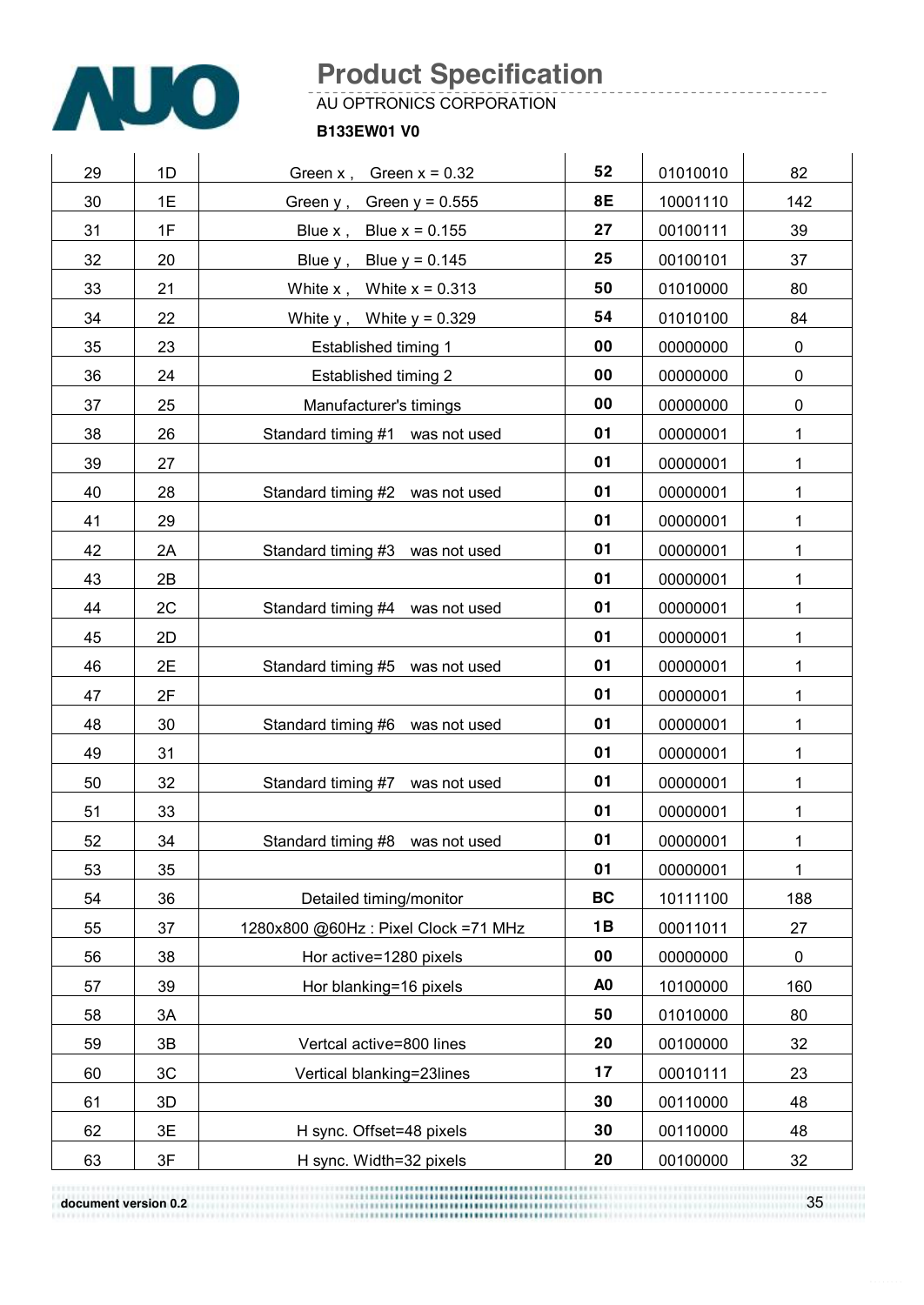

AU OPTRONICS CORPORATION

#### **B133EW01 V0**

| 64 | 40 | V sync. Offset=3 lines                             | 36        | 00110110 | 54          |
|----|----|----------------------------------------------------|-----------|----------|-------------|
| 65 | 41 | V sync. Width=6 lines                              | 00        | 00000000 | $\pmb{0}$   |
| 66 | 42 | H image size= 286.08 mm                            | <b>1E</b> | 00011110 | 30          |
| 67 | 43 | V image size = $178.8$ mm                          | <b>B3</b> | 10110011 | 179         |
| 68 | 44 |                                                    | 10        | 00010000 | 16          |
| 69 | 45 | No Horizontal Border                               | 00        | 00000000 | $\pmb{0}$   |
| 70 | 46 | No Vertical Border                                 | 00        | 00000000 | $\pmb{0}$   |
|    |    | Non-interlaced, Normal display, No stereo, Digital |           |          |             |
| 71 | 47 | separate sync, H/V pol Negatives                   | 18        | 00011000 | 24          |
| 72 | 48 | Detailed timing/monitor                            | 00        | 00000000 | $\mathbf 0$ |
| 73 | 49 | descriptor #3                                      | 00        | 00000000 | $\pmb{0}$   |
| 74 | 4A |                                                    | 00        | 00000000 | $\pmb{0}$   |
| 75 | 4B |                                                    | 01        | 00000001 | 1           |
| 76 | 4C | Version                                            | 00        | 00000000 | $\pmb{0}$   |
| 77 | 4D | AUO definition                                     | 06        | 00000110 | 6           |
| 78 | 4E | AUO definition                                     | 10        | 00010000 | 16          |
| 79 | 4F | Link Type (LVDS Link, MSB justified)               | 20        | 00100000 | 32          |
|    |    | Pixel and link component format (6-bit panel       |           |          |             |
| 80 | 50 | interface)                                         | 00        | 00000000 | $\pmb{0}$   |
| 81 | 51 | Panel features (No inverter)                       | 00        | 00000000 | $\pmb{0}$   |
| 82 | 52 |                                                    | 00        | 00000000 | $\pmb{0}$   |
| 83 | 53 |                                                    | 00        | 00000000 | $\pmb{0}$   |
| 84 | 54 |                                                    | 00        | 00000000 | 0           |
| 85 | 55 |                                                    | 00        | 00000000 | 0           |
| 86 | 56 |                                                    | 00        | 00000000 | 0           |
| 87 | 57 |                                                    | 00        | 00000000 | $\mathbf 0$ |
| 88 | 58 |                                                    | 0A        | 00001010 | 10          |
| 89 | 59 |                                                    | 20        | 00100000 | 32          |
| 90 | 5A | Detailed timing/monitor                            | 00        | 00000000 | 0           |
| 91 | 5B | descriptor #3                                      | 00        | 00000000 | $\pmb{0}$   |
| 92 | 5C | B133EW01 V0                                        | 00        | 00000000 | 0           |
| 93 | 5D |                                                    | <b>FE</b> | 11111110 | 254         |
| 94 | 5E |                                                    | 00        | 00000000 | 0           |
| 95 | 5F | B                                                  | 42        | 01000010 | 66          |
| 96 | 60 | 1                                                  | 31        | 00110001 | 49          |